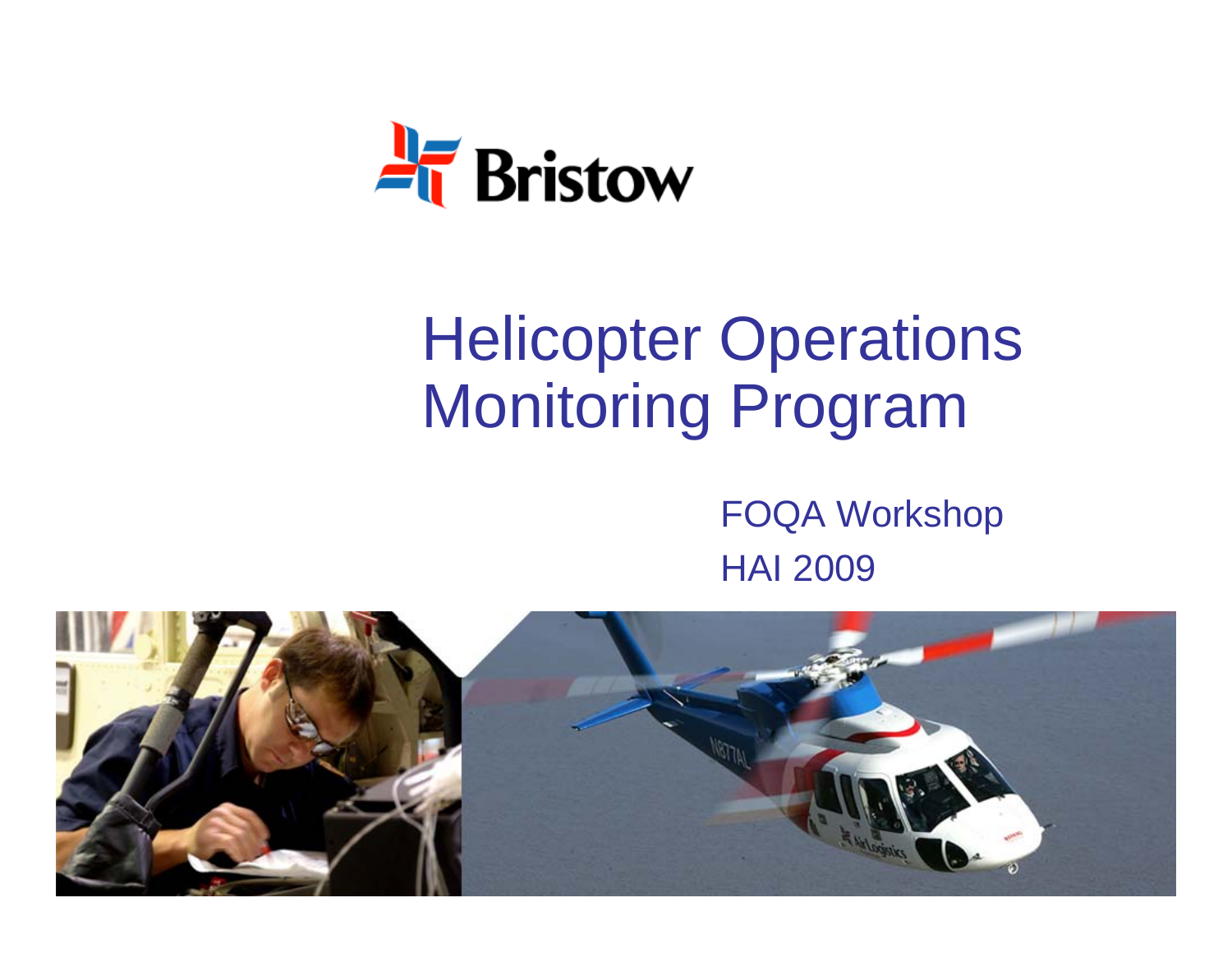### **Helicopter Operations Monitoring Program (HOMP)**

- A Flight Data Management Program for helicopters that was developed in the United Kingdom in joint cooperation by:
	- •Bristow Helicopters
	- •Royal Dutch Shell
	- $\bullet$ British Airways
	- •The Civil Aviation Authority

Currently in use by Bristow EH to monitor our North Sea flight operations.



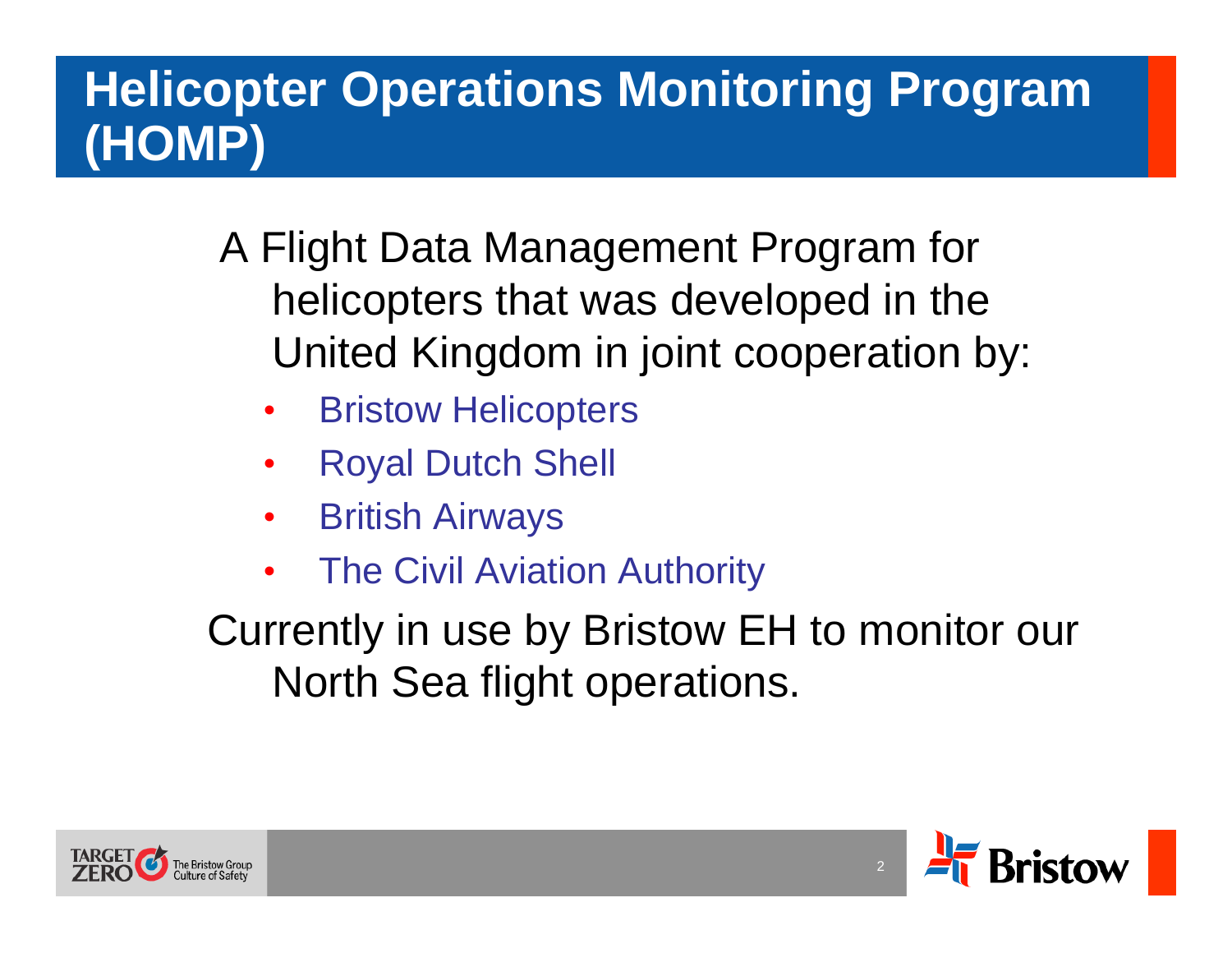# **Gulf of Mexico**

2005: A decision was made by Air Logistics LLC to put together a FOQA program as a proactive solution to improve the safety of flight operations in the Gulf of Mexico as well as help deal with the Industry's accident and incident rate.



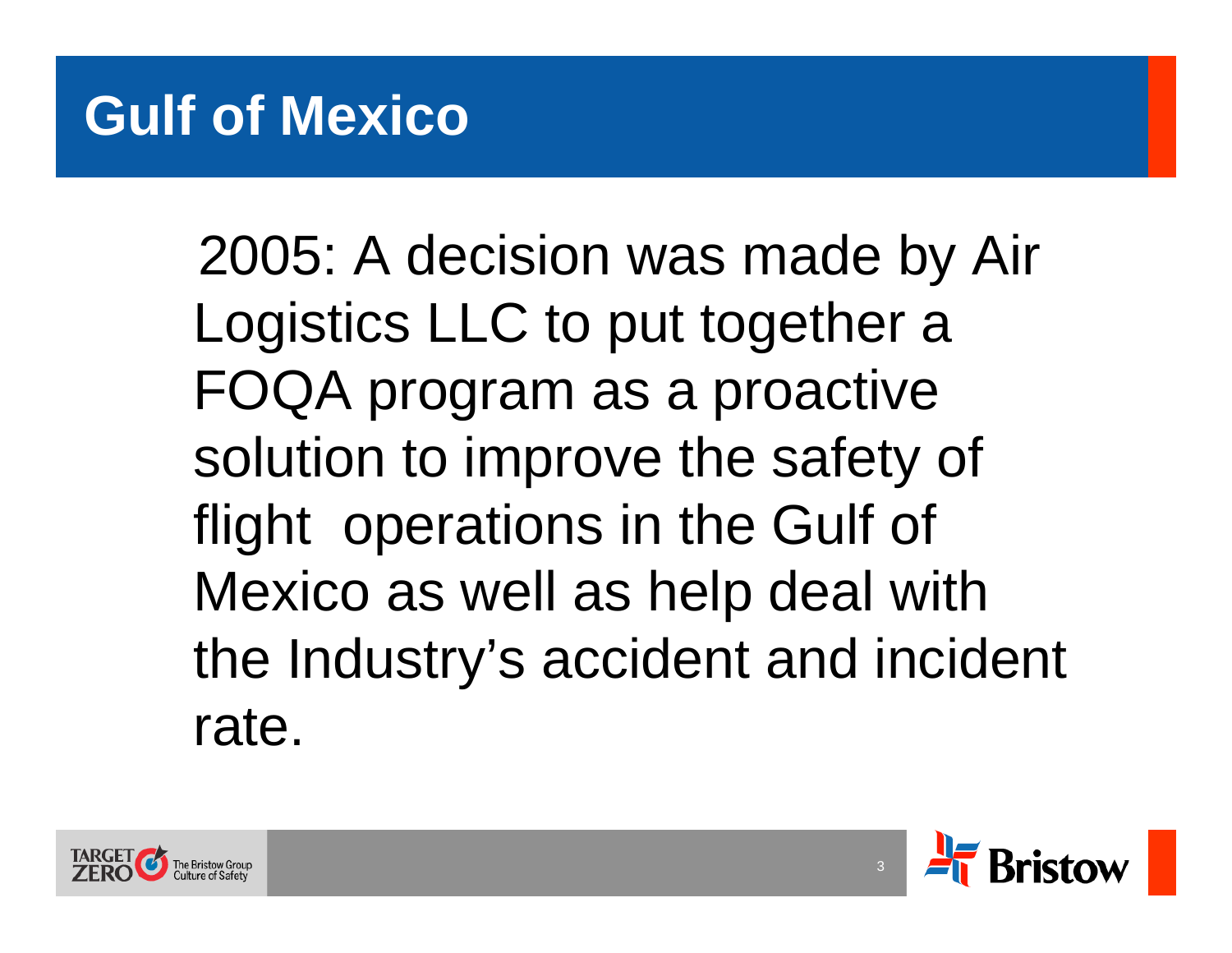### **Start Up**

- Our partner Bristow UK, already operating an established FOQA program, was initially consulted for their help in the development of this initiative.
- Representatives of the Airline Industry having many years of experience with FOQA were visited about their active programs and for recommended procedures concerning our planned implementation and FAA approval.
- CAPACG was subsequently contracted for help in preparation of an approved FOQA Implementation and Operations (I & O) Plan.



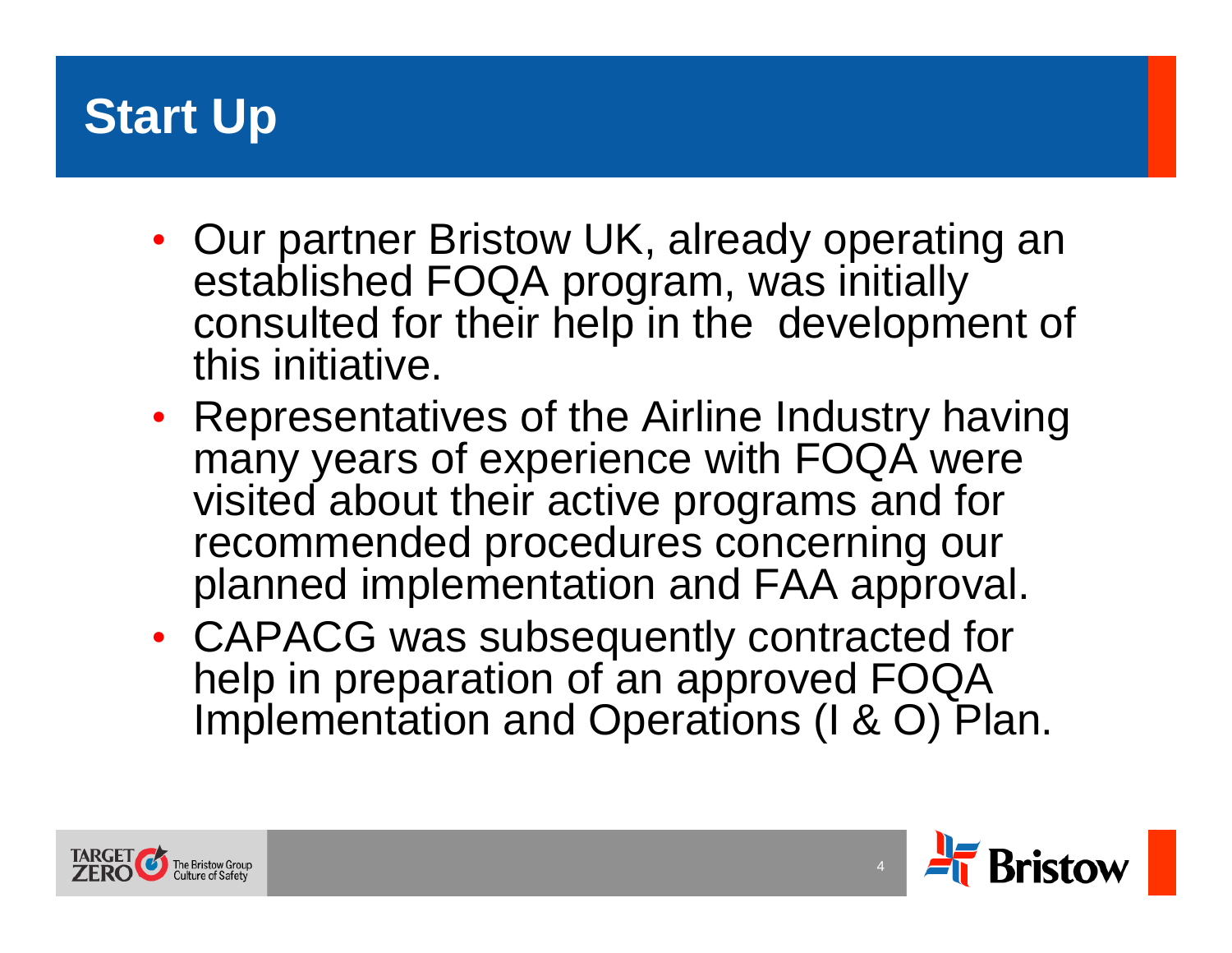### **Why an FAA Approved FOQA Program?**

- $\bullet$  Access to safety related information between industry FOQA participants.
- Protected communication between HOMP and Air crew members.
- •• Incentives provided by FAA for operators and crew members that participate in FOQA.



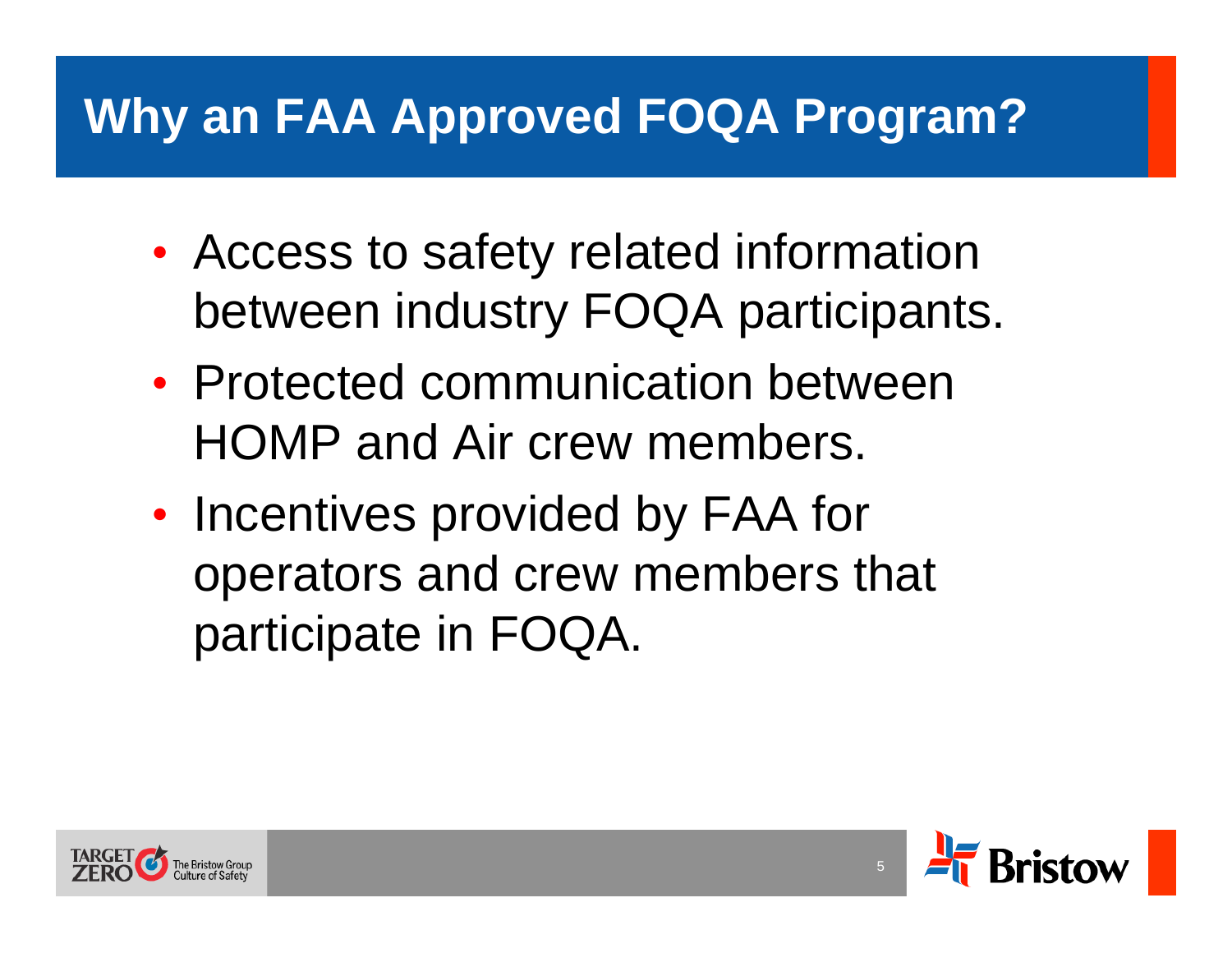# **Agreement**

- $\bullet$ • In order to have a successful program it is imperative that open communications between concerned parties always be maintained.
- $\bullet$  An agreement between the company and the pilots union was completed to insure crewmember confidentiality and that except in the case of deliberate or illegal acts, the program would be nonpunitive in nature.



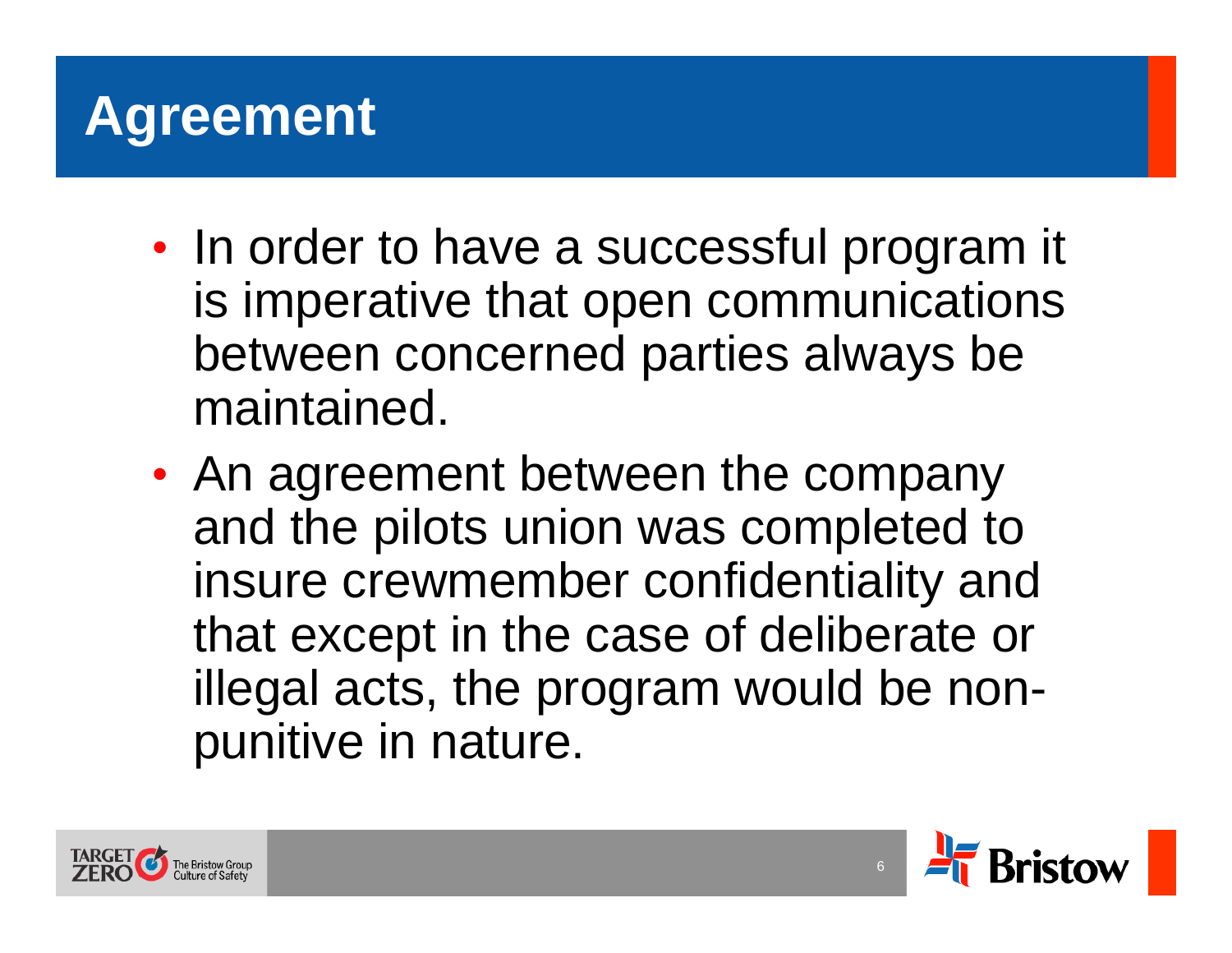# **Priorities**

# Air Logistics Fleet

- $\bullet$ • 124 Small, Single Engine Aircraft
	- >80% of the fleet was flown single pilot to remote locations and with limited oversight.
	- > 80% of the operations (sorties) and flight time was logged in these aircraft.
	- Historically, most helicopter incidents and accidents have occurred in small aircraft.



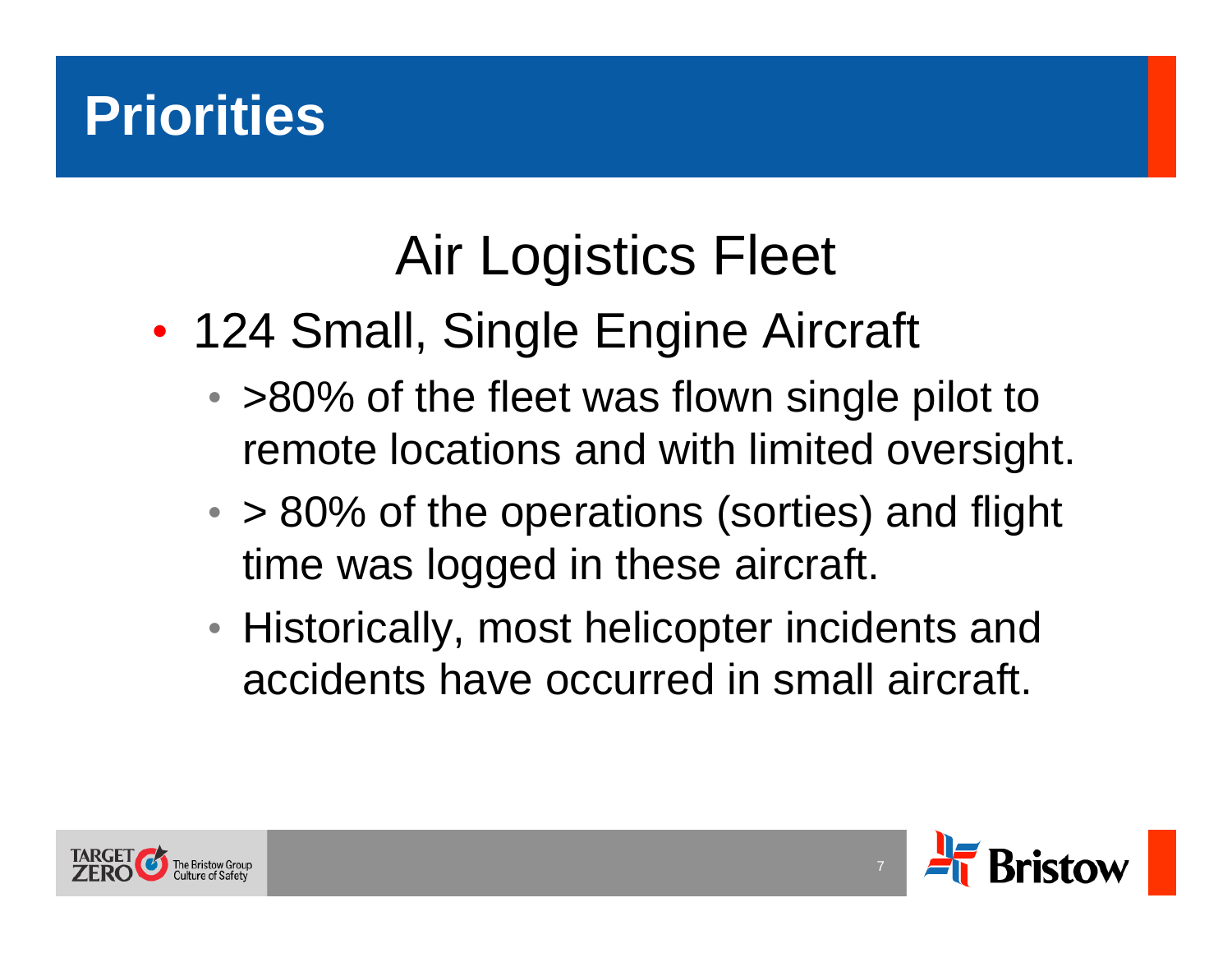# **Priorities cont.**

- $\bullet$  23 Medium and large aircraft.
	- <20% of the fleet were crew served aircraft and with good crew resource management and two pilots on board there is naturally some operational oversight.
	- FOQA technology for these aircraft was then incomplete but on the horizon.
- $\bullet$  Consequently the small helicopter fleet was selected as a priority for HOMP.



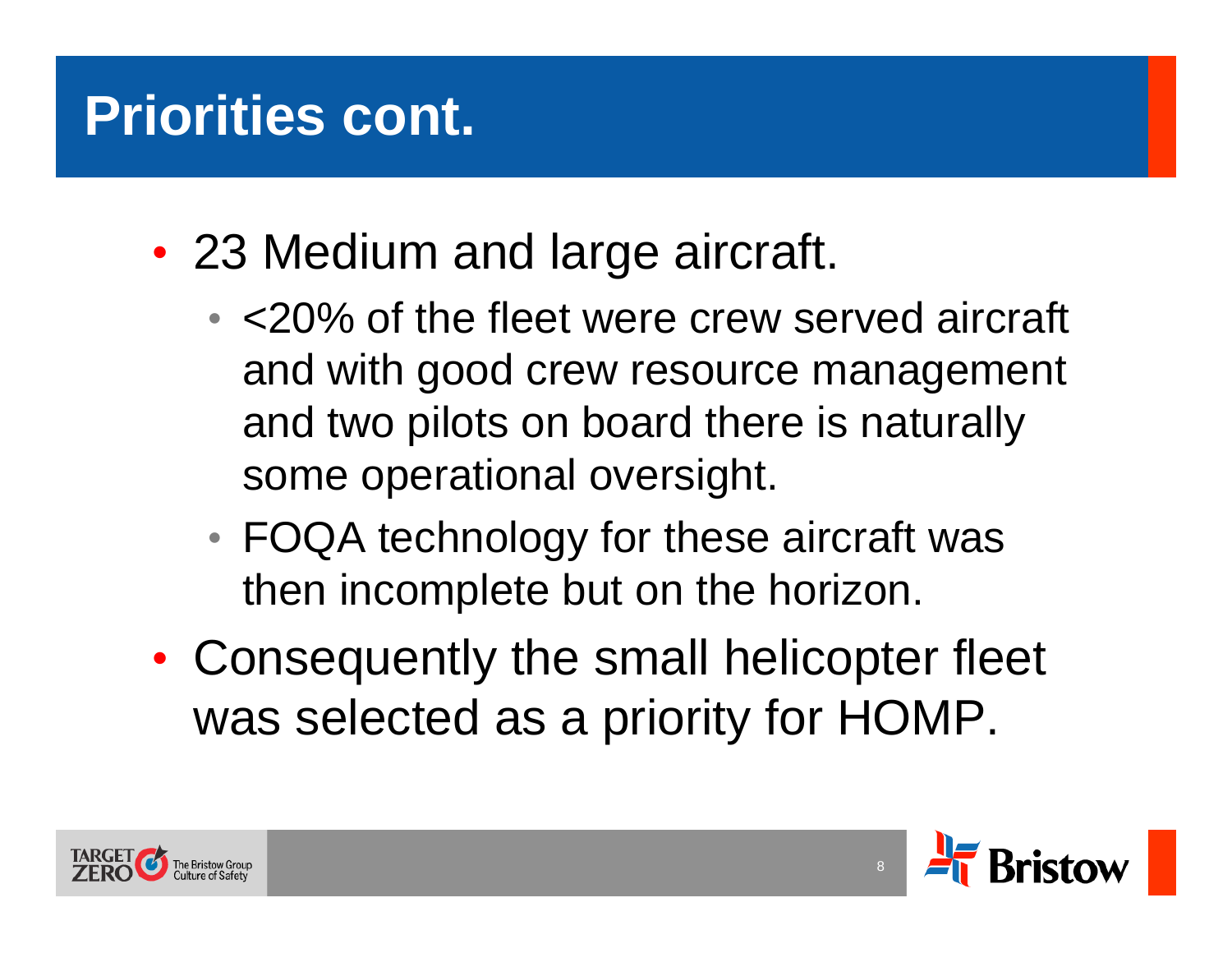### **HOMP Gulf of Mexico**

- Air Logistics researched the availability of an off the shelf flight monitoring device for small helicopters, but found nothing suitable.
- Air Logistics partnered with Appareo Systems to design and manufacture the Air Logistics Event Recorder for Training Standardization (ALERTS) for that purpose.
- An ALERTS prototype was tested in one of our training aircraft beginning in 2006, to develop the analysis and visual software.



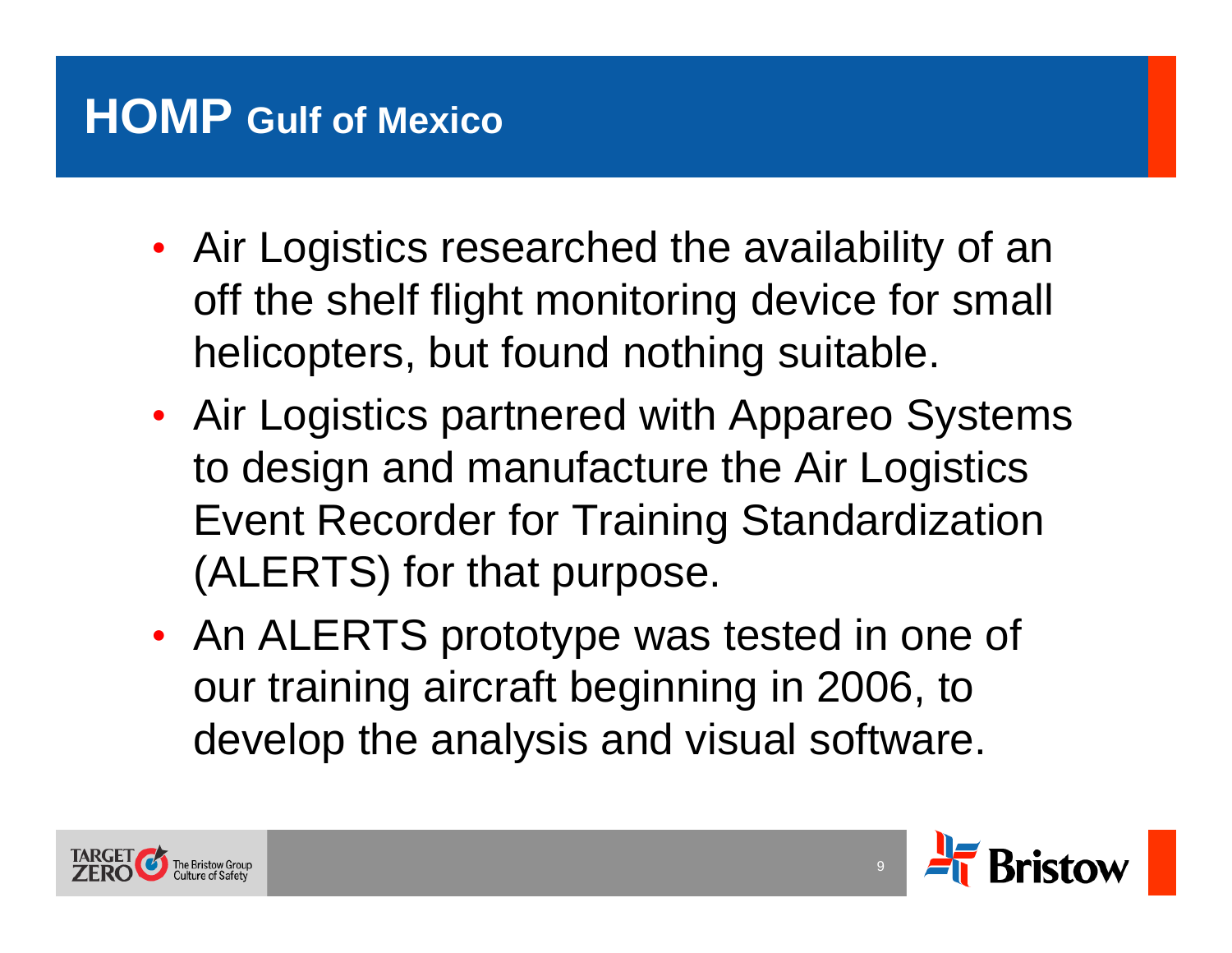### **Typical ALERTS Installation**





- ALERTS STC issued August 2007 with phased installations beginning in September 2007.
- All operational B206/407 aircraft were equipped with ALERTS by December 2008.



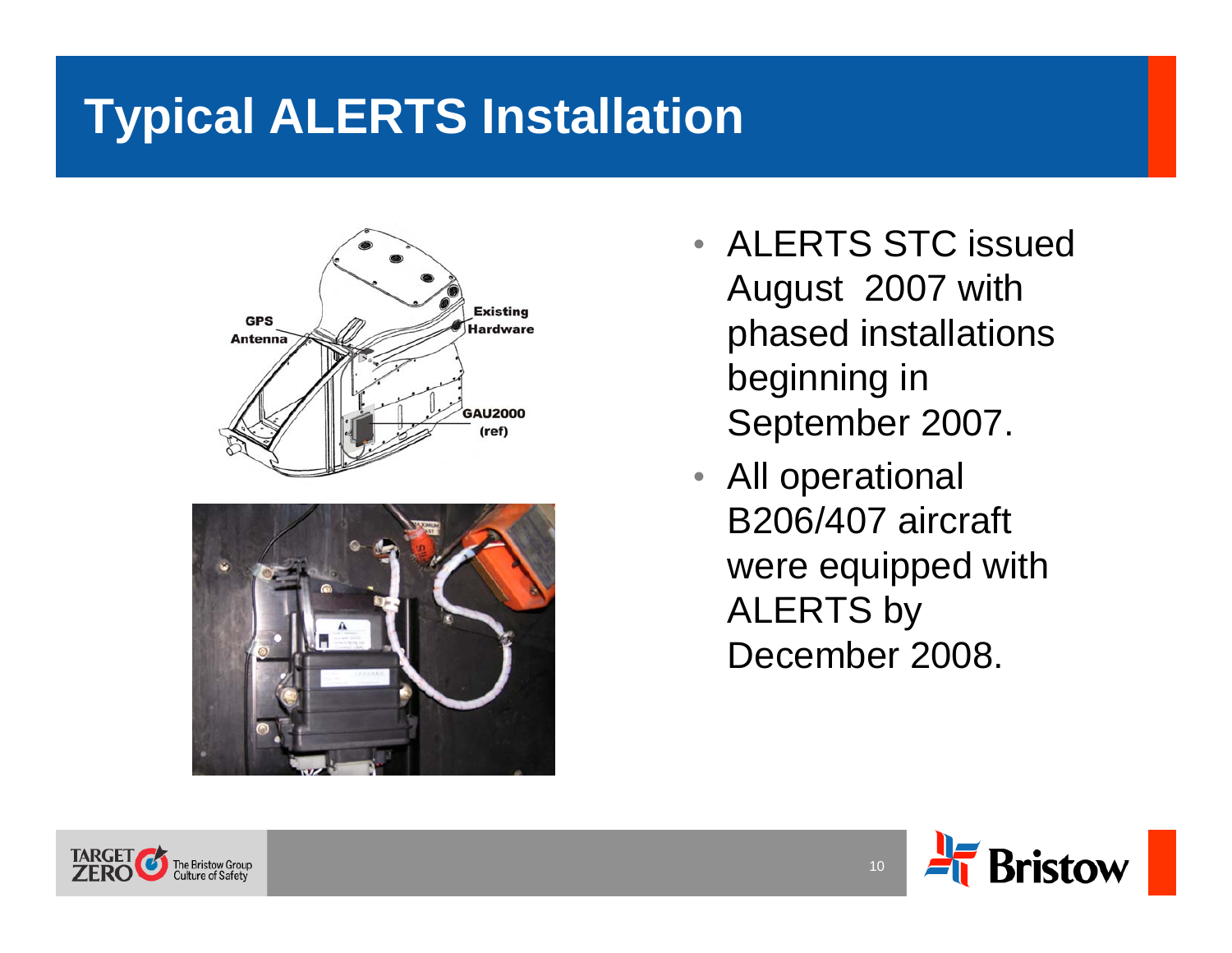### **HOMP in Practice**





- $\bullet$  ALERTS Operations
	- • Pilot installs SD card in on board ALERTS during preflight inspection.
	- He/She removes the SD card during post flight duties.
	- $\bullet$  The days flight data is then uploaded into a Remote Data Kiosk (RDK) that is located in the pilots ready room at each base operations.



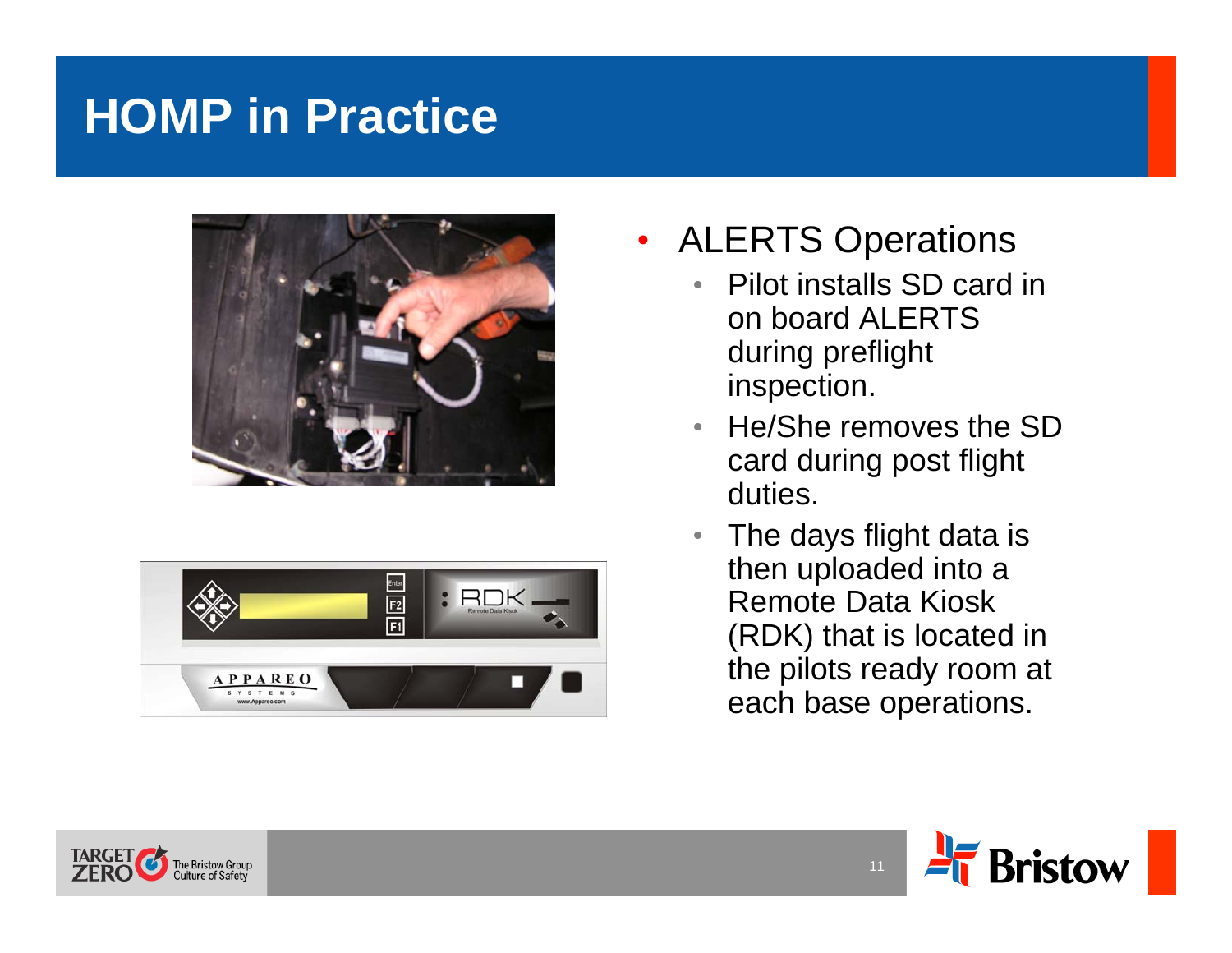### **HOMP Software**

|   | (1.12MB)<br>Download   Archive   Delete   Show Notes |             |                        |       | Validate Selected Events |      | Submit        |
|---|------------------------------------------------------|-------------|------------------------|-------|--------------------------|------|---------------|
|   | Success! The selected event(s) have been updated.    |             |                        |       |                          |      |               |
|   | <b>Excessive Bank</b>                                | Medium      | 08/10/2006 19:14:25.25 | 3.75  | 0.00                     | 0.05 | Unchecked A   |
| ଇ | Excessive Bank                                       | Medium      | 08/10/2006 19:21:38.74 | 2.00  | 0.00                     | 0.03 | Unchecked     |
|   | Excessive decent                                     | Medium.     | 08/10/2006 19:27:01.00 | 60.50 | 84.00                    | 1.54 | Unchecked     |
|   | <b>Excessive Decent 2</b>                            | Medium      | 08/10/2006 19:27:47.25 | 19.50 | 17.00                    | 1.26 | Valid         |
| ☞ | Fast Hover                                           | Medium      | 08/10/2006 19:29:41 75 | 11.75 | 11.00                    | 2.34 | Valid         |
|   | Early Turn                                           | <b>High</b> | 08/10/2006 19:40:49.25 | 5.25  | 2.00                     | 0.51 | Unchecked     |
|   | Early Turn                                           | High        | 08/10/2006 19:43:38.75 | 2.25  | 1.00                     | 0.55 | Unchecked     |
|   | Event Starting 08/10/2006 19:40:49.25 (GMT)          |             |                        |       |                          |      | High Severity |



#### • ALERTS

- A Web Based integrated system designed by Appareo for analysis, and trending of HOMP data for our Bell 206 and 407 aircraft.
- • Daily flight Data is preprocessed by each RDK, then uploaded to the Appareo Web Application for analysis through a user defined event set.



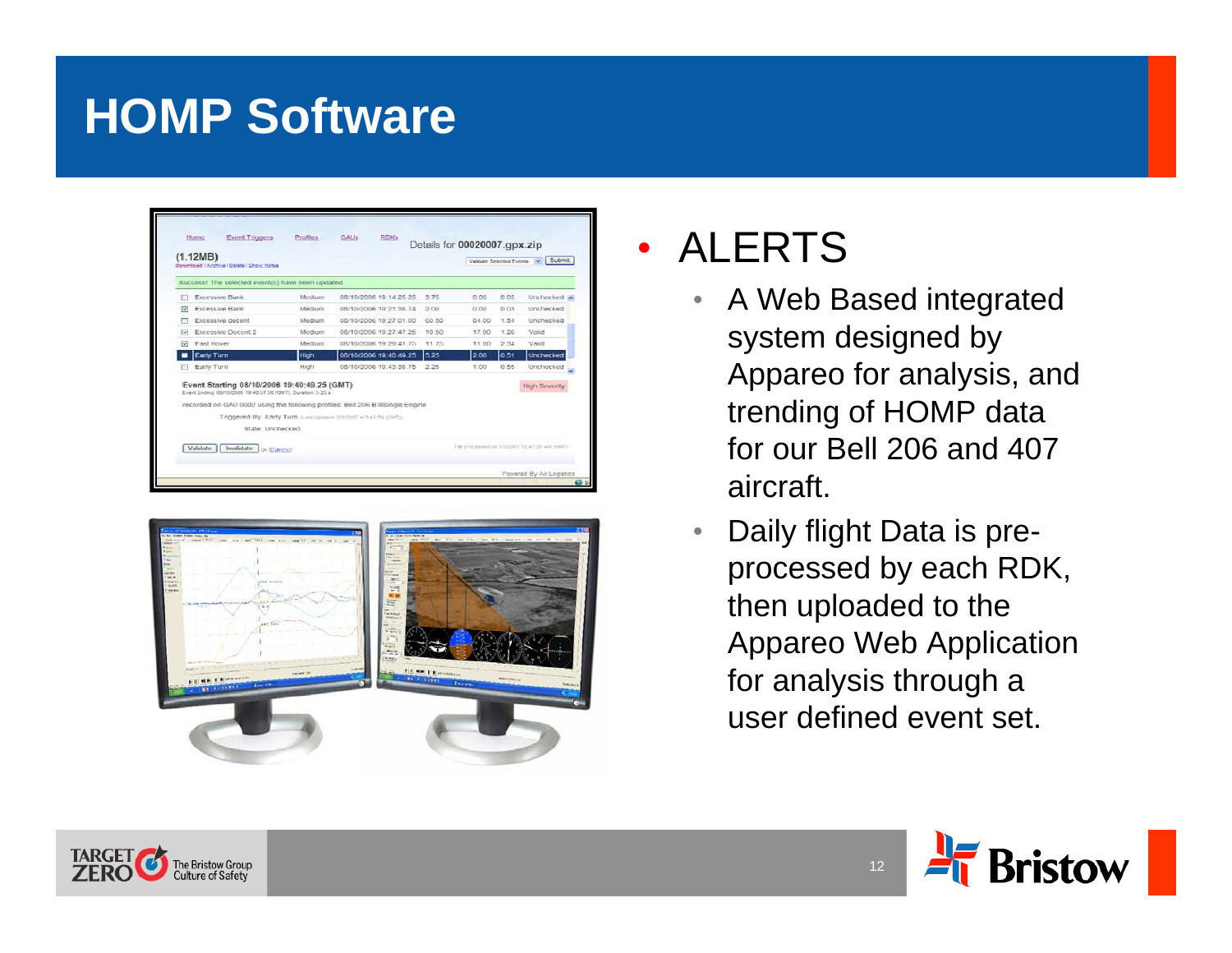### **Validation**

- $\bullet$ • Appareo ASF [3D Flight recreation software]
	- The analyst downloads and verifies each event from the web application daily.
	- Record of all events are stored; for trend analysis and for future system development.
	- ASF is used by the analyst for pilot debriefings by graphically recreating event flight data.



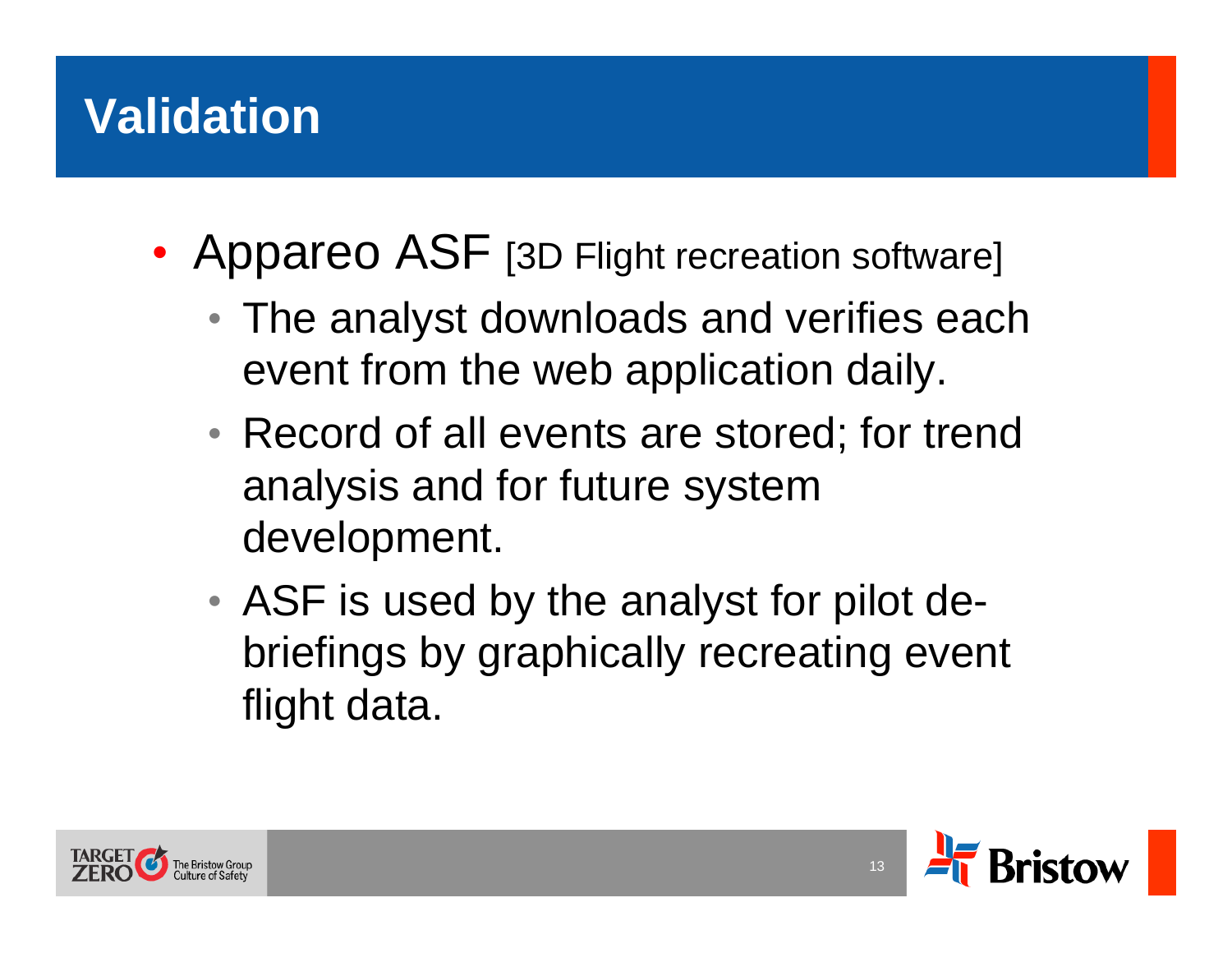### **Implementation**

- $\bullet$  Collection and analysis of recorded data began in September 2007 as each Bell 206 & 407 was equipped with ALERTS.
- $\bullet$ • Pilot de-briefings began immediately, along with the first flight data analysis.
- $\bullet$  FAA approval for the Air Logistics LLC FOQA Program April 2008.



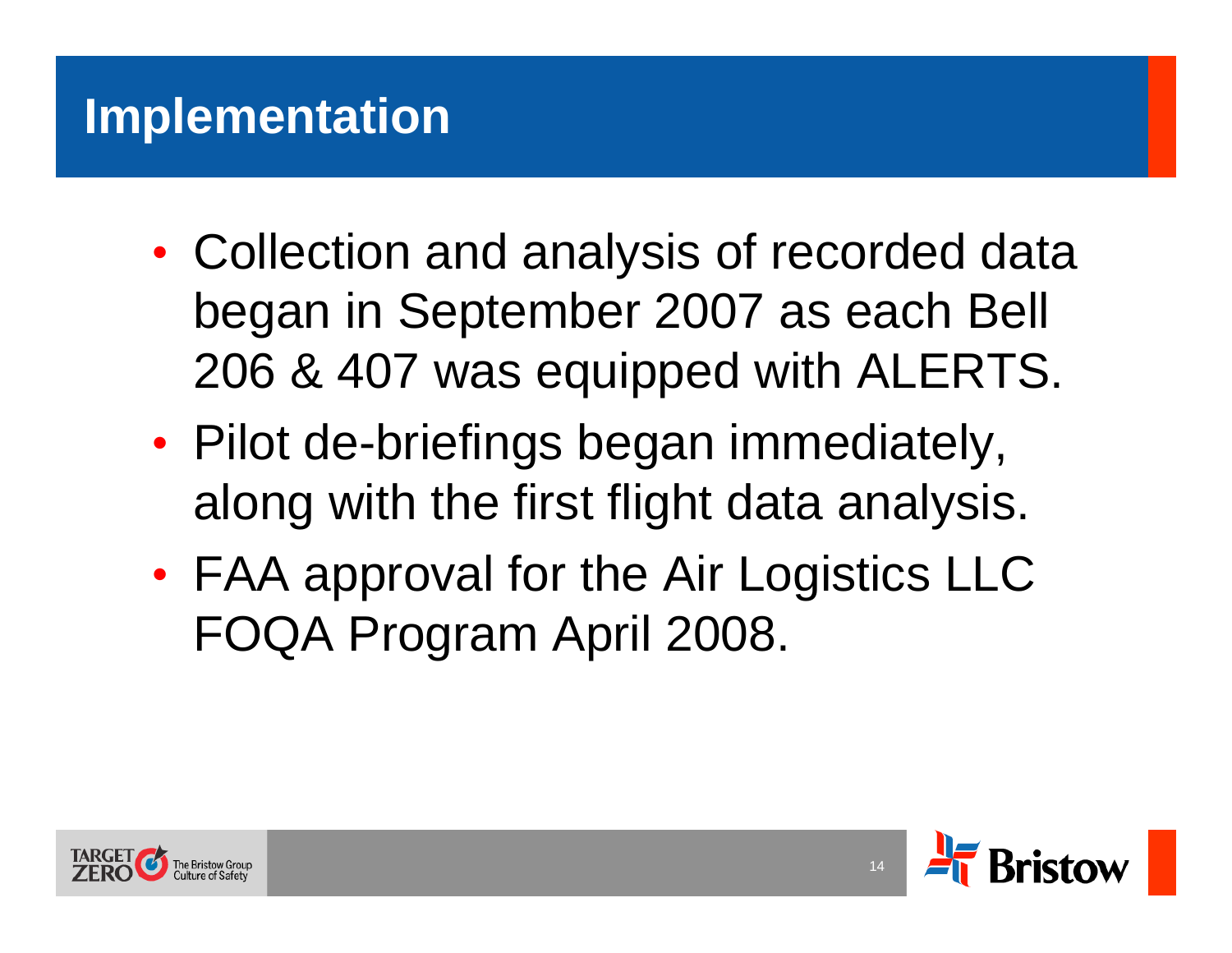### **Qualified Report Data**

- In October 2008 the sale of some 53 Bell 206B, L-1, L-3, & L-4 aircraft was agreed upon by the Bristow Group and Rotorcraft Leasing Corporation.
- A phased transfer of these aircraft to RLC was not completed until February 2009.
- Consequently, the data for this report has been affected by the reduction of those aircraft being monitored through that phase.



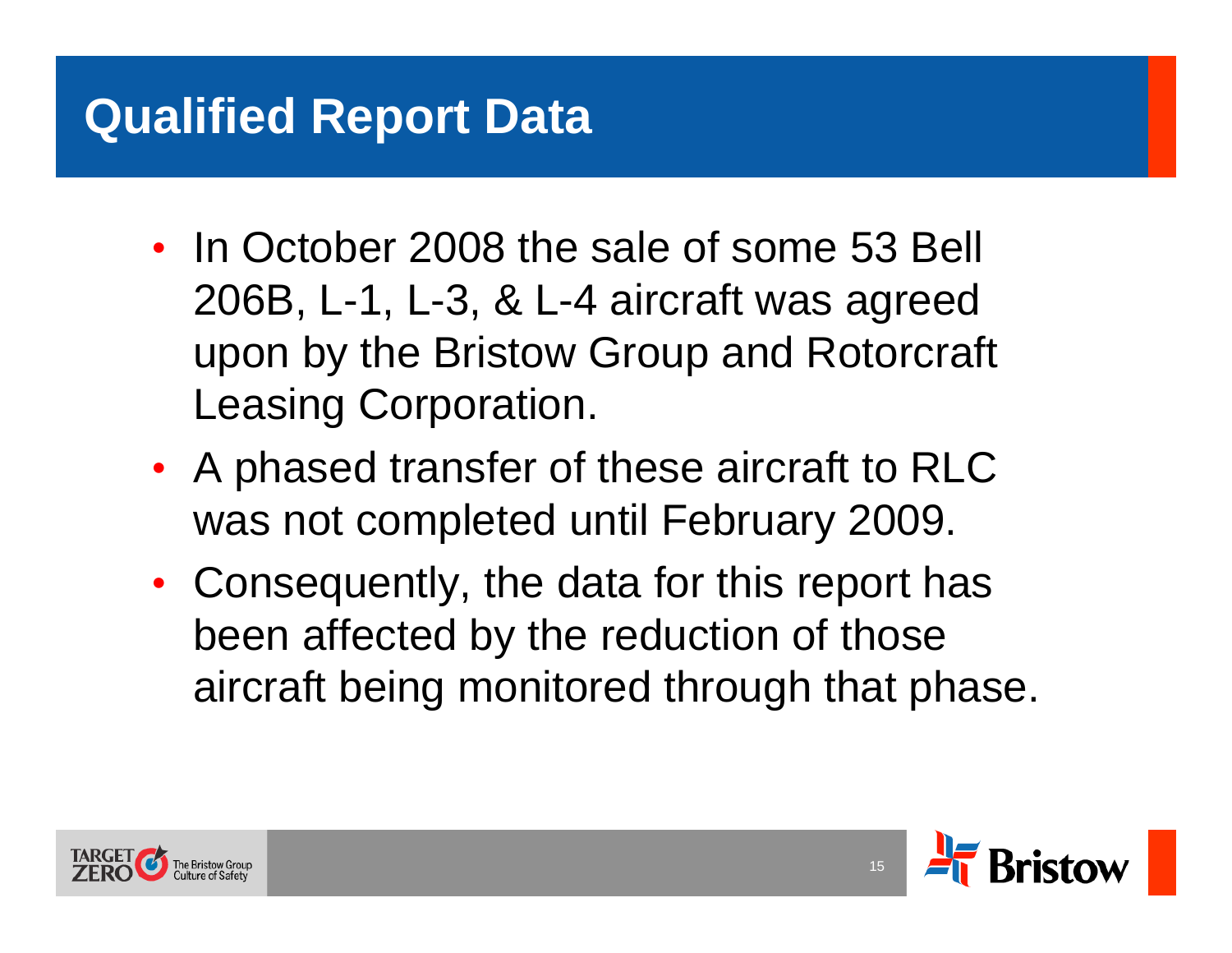#### **ALERTS Phase 1 Event Triggers**

**Excessive Bank Angle**  An angle of bank that is  $> 35^{\circ}$ **Excessive Roll Rate A rate of roll that is > 30°/sec. Excessive Yaw Rate A rate of yaw that is > 30°/sec. Steep Turn An angle of bank that is > 45°**

Excessive climb **A** rate of climb that is > 1500' ft./min. **Excessive Descent <500ft. A rate of descent below 500'AGL > 750 ft/minExcessive Descent >500ft A rate of descent above 500'AGL > 1250 ft/minExcessive Pitch Angle Landing A pitch up angle landing < 150'AGL that is > 18° Excessive Pitch Angle T/O A pitch down angle during take off that is >13° Low Cruise Extended flight over land that is < 250' AGL Low Cruise Offshore Extended flight over water that is < HSAC altitudes Low Turn to Final Final turn for landing that is < 300' AGL Negative G Loading Vertical G loading that is < +.2 G Premature Departure Turn A turn from the take off heading at < 300' AGL\***



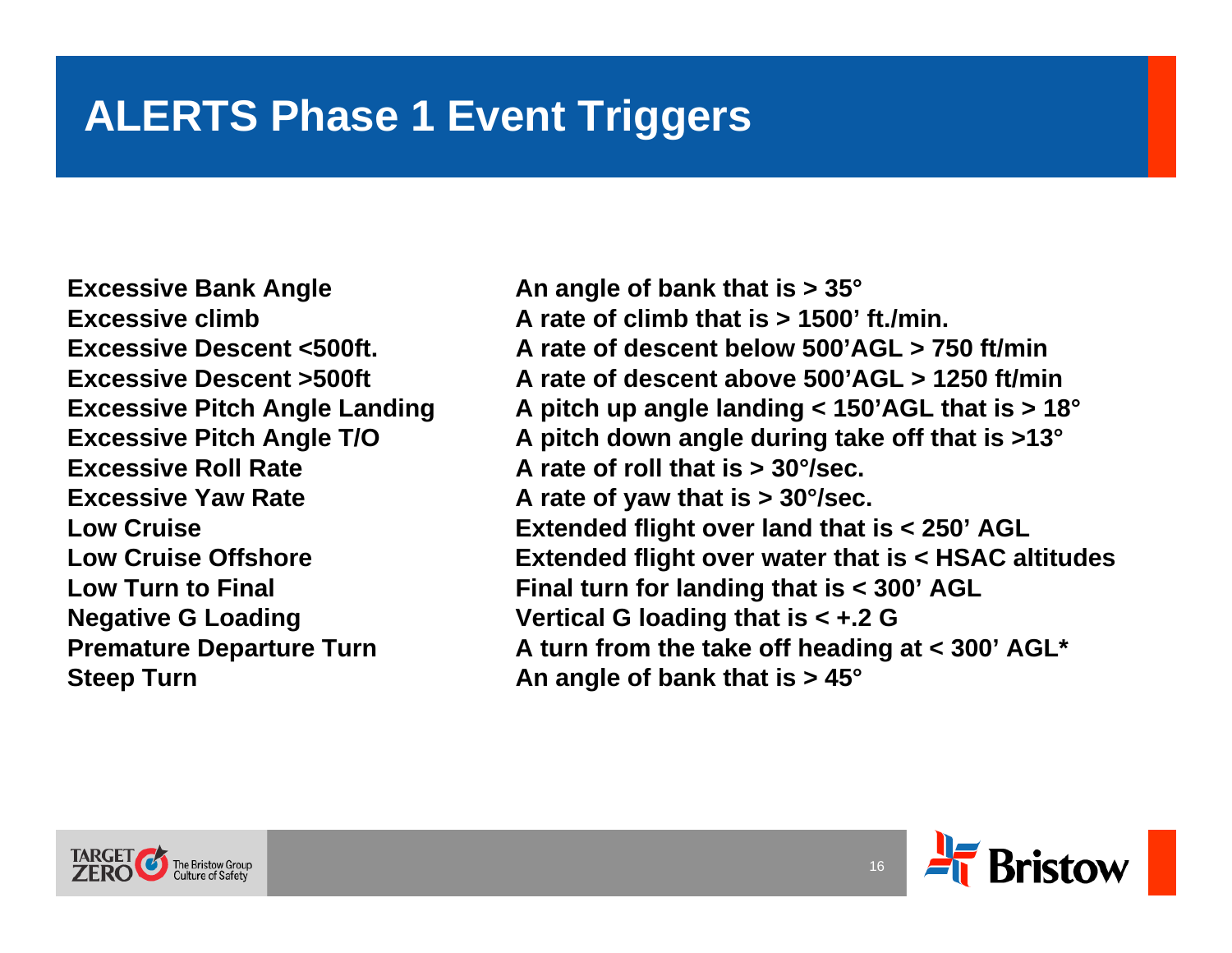### **January 2009 Event Table**

| <b>January Valid Events</b>          | 206B-3         | 206L-1         | 206L-3       | 206L-4         | 407          | <b>Total</b> |
|--------------------------------------|----------------|----------------|--------------|----------------|--------------|--------------|
| <b>Excessive Bank Angle</b>          | 1              | $\overline{7}$ | 5            | 57             | 63           | 133          |
| <b>Excessive climb</b>               | $\bf{0}$       | $\mathbf{0}$   | $\mathbf{0}$ | 4              | 4            | 8            |
| <b>Excessive Descent &lt;500ft.</b>  | $\mathbf{2}$   | $\mathbf{2}$   |              | 48             | 203          | 256          |
| <b>Excessive Descent &gt;500ft</b>   | $\overline{7}$ |                | $\bf{0}$     | 12             | 75           | 95           |
| <b>Excessive Pitch Angle Landing</b> | $\mathbf{0}$   | 0              | 0            | $\mathbf 0$    | 56           | 56           |
| <b>Excessive Pitch Angle T/O</b>     | $\bf{0}$       | 12             | $\mathbf{2}$ | 25             | 14           | 53           |
| <b>Excessive Roll Rate</b>           | $\bf{0}$       | $\bf{0}$       | $\bf{0}$     | $\mathbf 0$    | $\mathbf 0$  | $\bf{0}$     |
| <b>Excessive Yaw Rate</b>            | $\mathbf{0}$   | 0              | $\bf{0}$     | $\mathbf 0$    | 10           | 10           |
| <b>Low Cruise</b>                    |                | <sup>0</sup>   | $\mathbf{0}$ | 6              | 5            | 12           |
| <b>Low Cruise Offshore</b>           | $\bf{0}$       | <sup>0</sup>   | $\mathbf{2}$ | 5              | $\mathbf{2}$ | 9            |
| <b>Low Turn to Final</b>             | 10             | <sup>0</sup>   |              | 36             | 58           | 105          |
| <b>Negative G Loading</b>            | $\bf{0}$       | $\mathbf{0}$   | $\mathbf 0$  | $\mathbf 0$    | $\mathbf 0$  | $\bf{0}$     |
| <b>Premature Departure Turn</b>      | $\mathbf{2}$   | n.             | 3            | 16             | 20           | 41           |
| <b>Steep Turn</b>                    | $\mathbf{0}$   |                | $\Omega$     | $\overline{2}$ | 3            | 6            |
| <b>Total</b>                         | 23             | 23             | 14           | 211            | 513          | 784          |



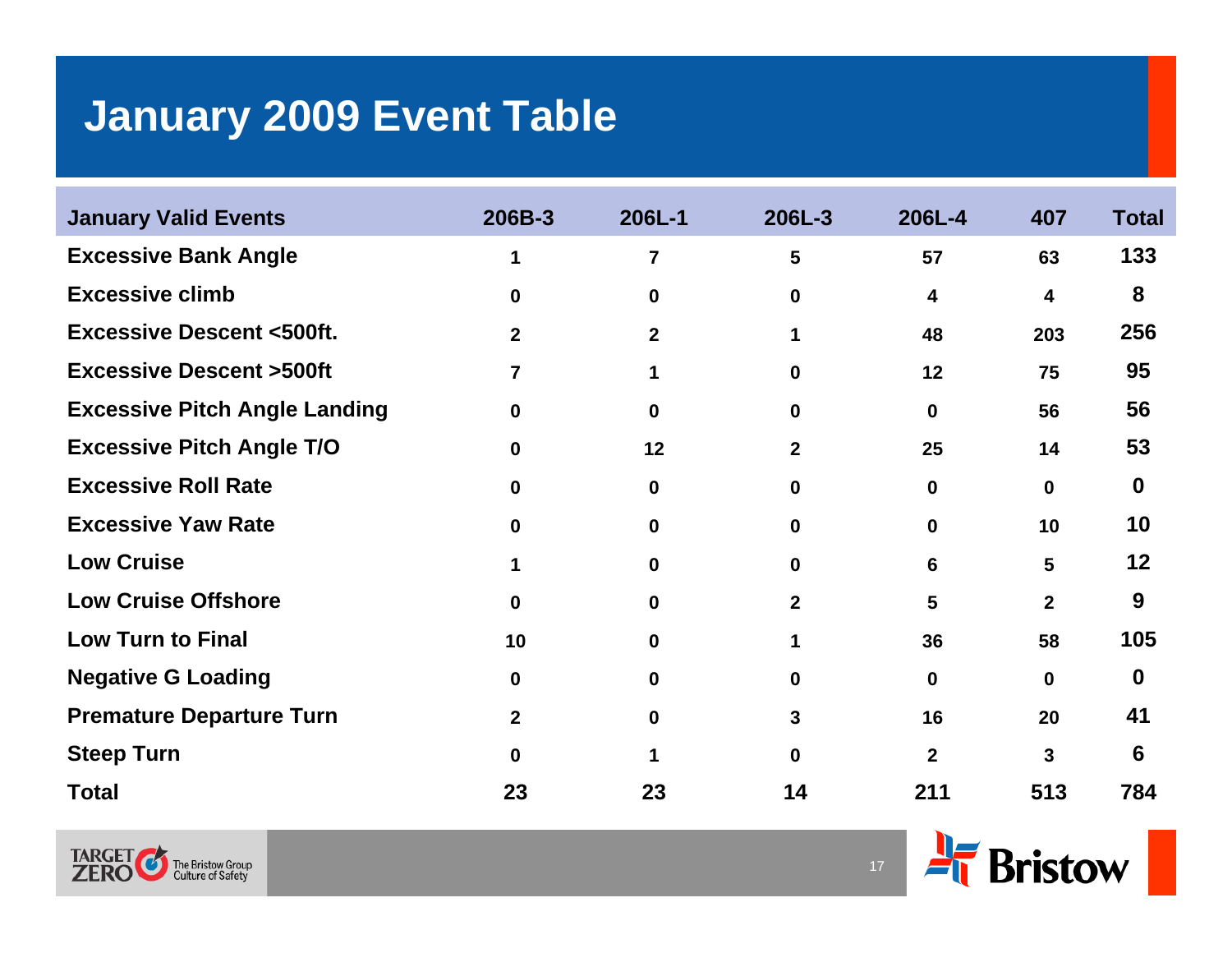### **Event Percentages by Month**











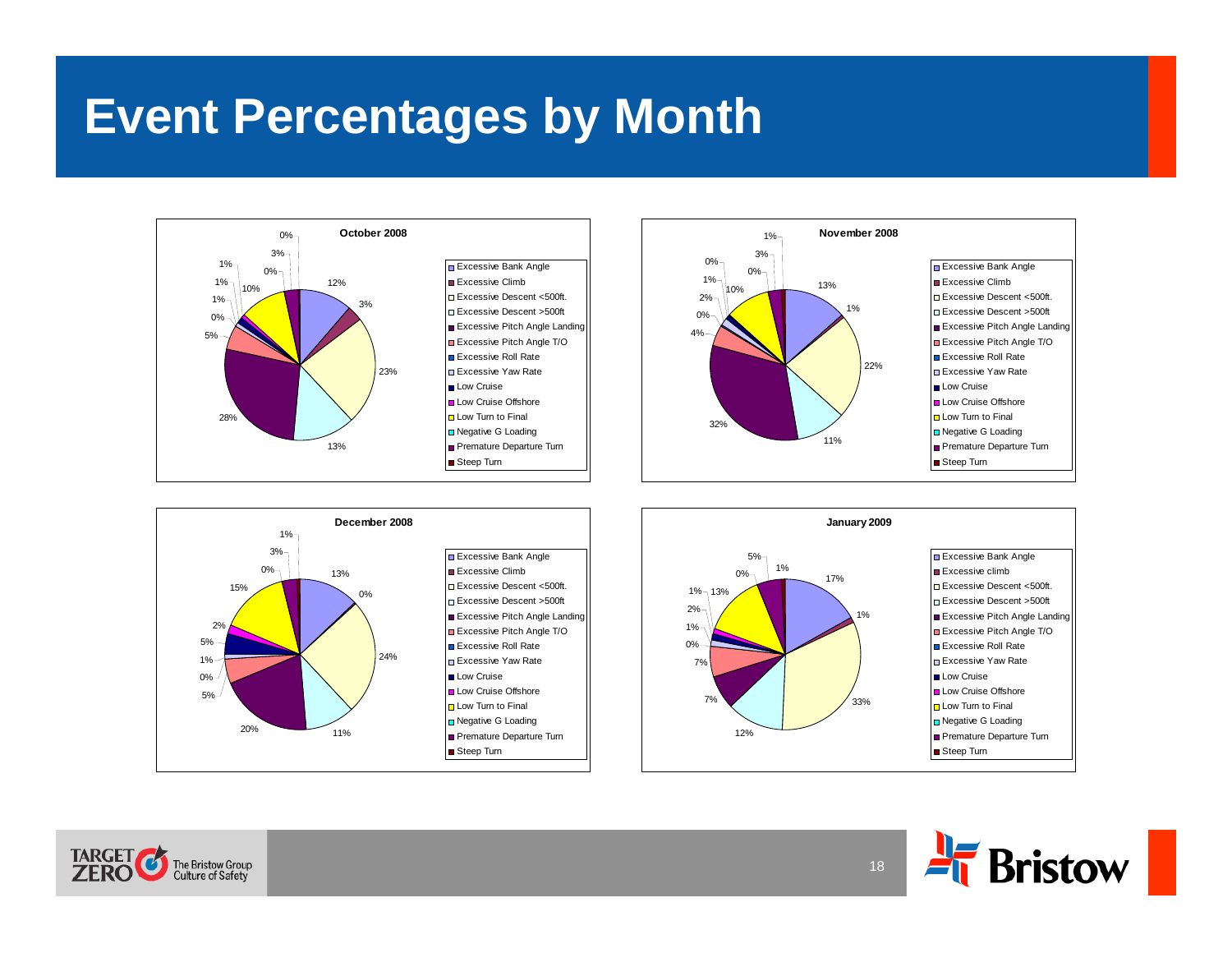#### **Bell 206B-3 Valid Events**





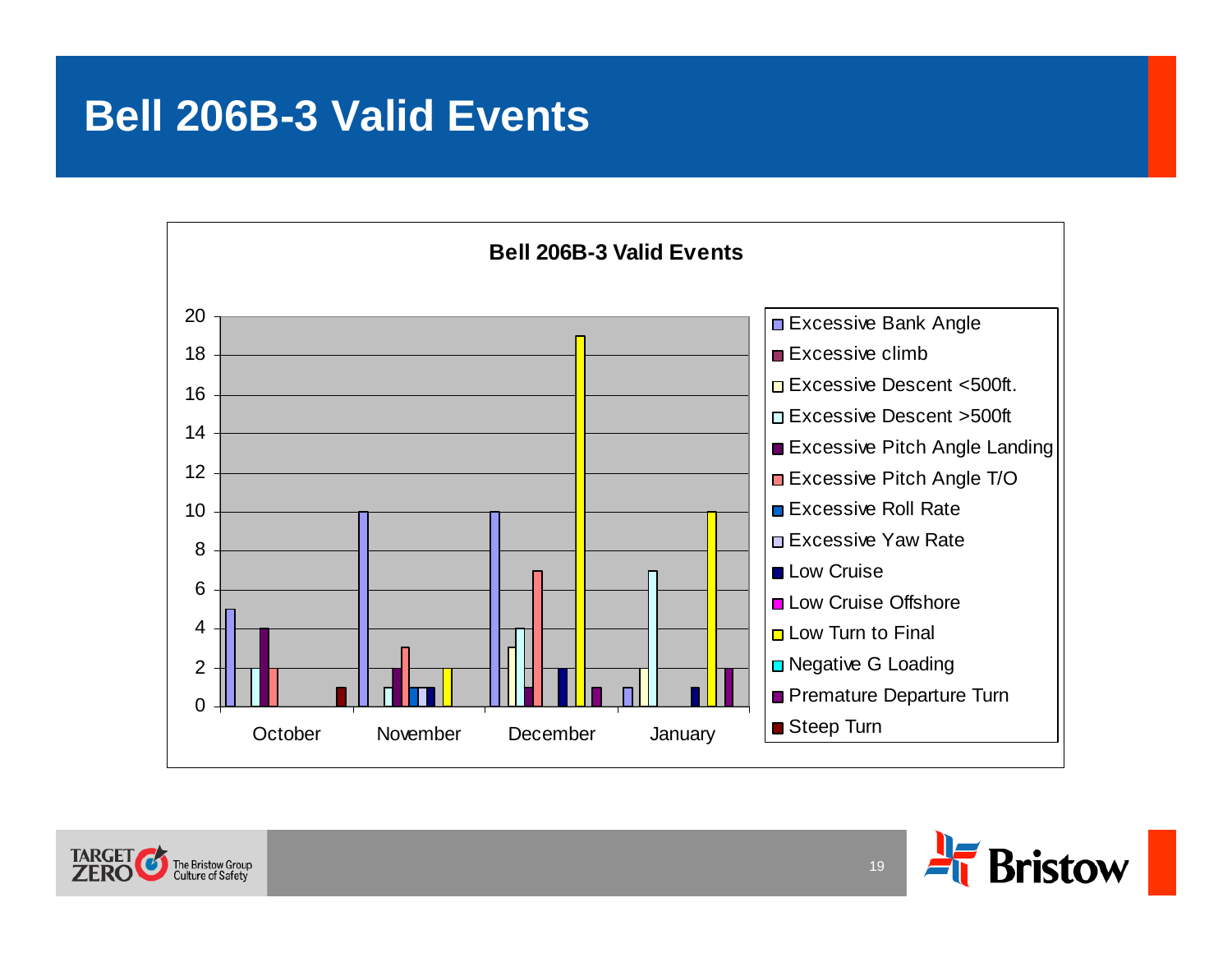#### **Bell 206L-1 Valid Events**





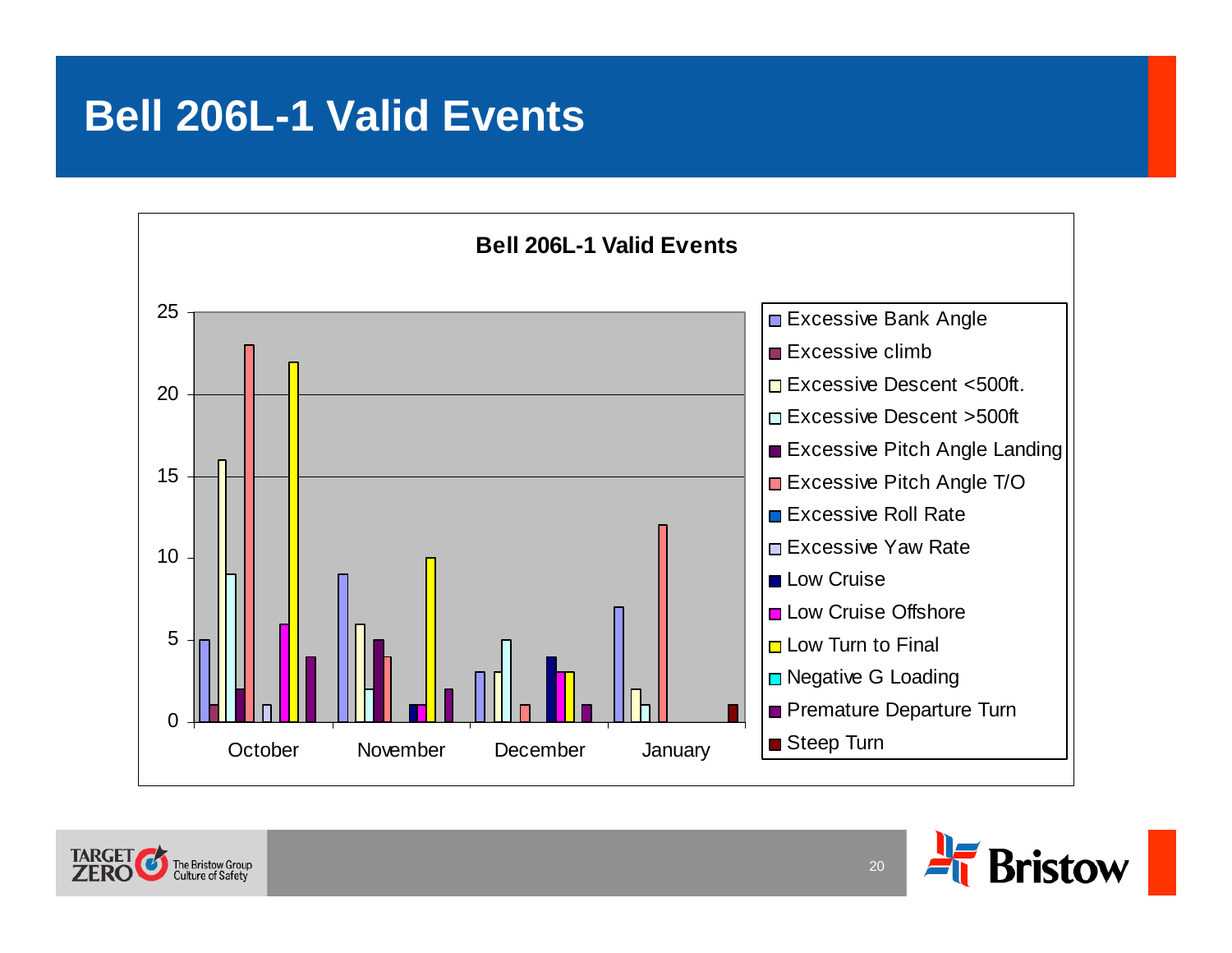#### **Bell 206L-3 Valid Events**





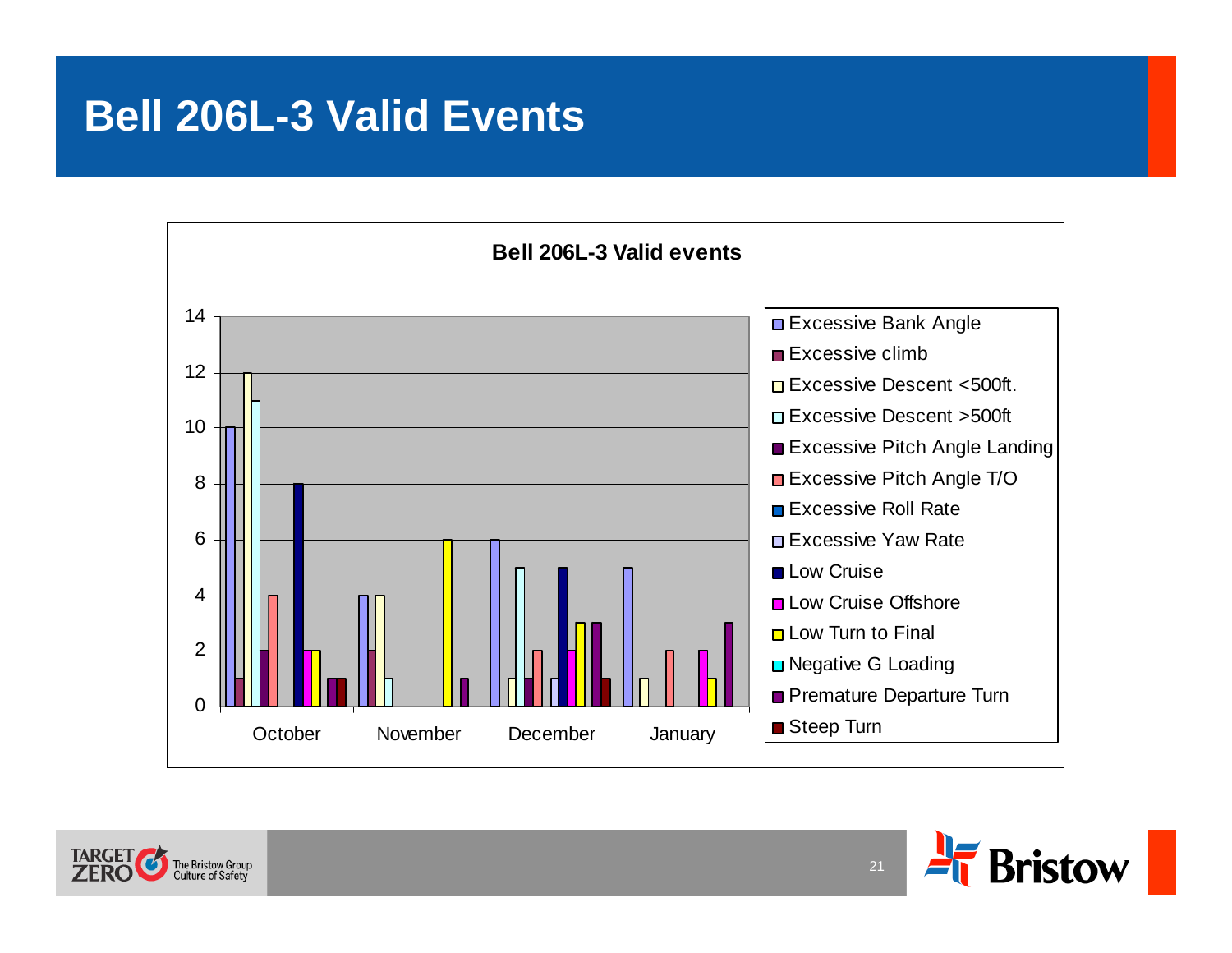#### **Bell 206 L-4 Valid Events**





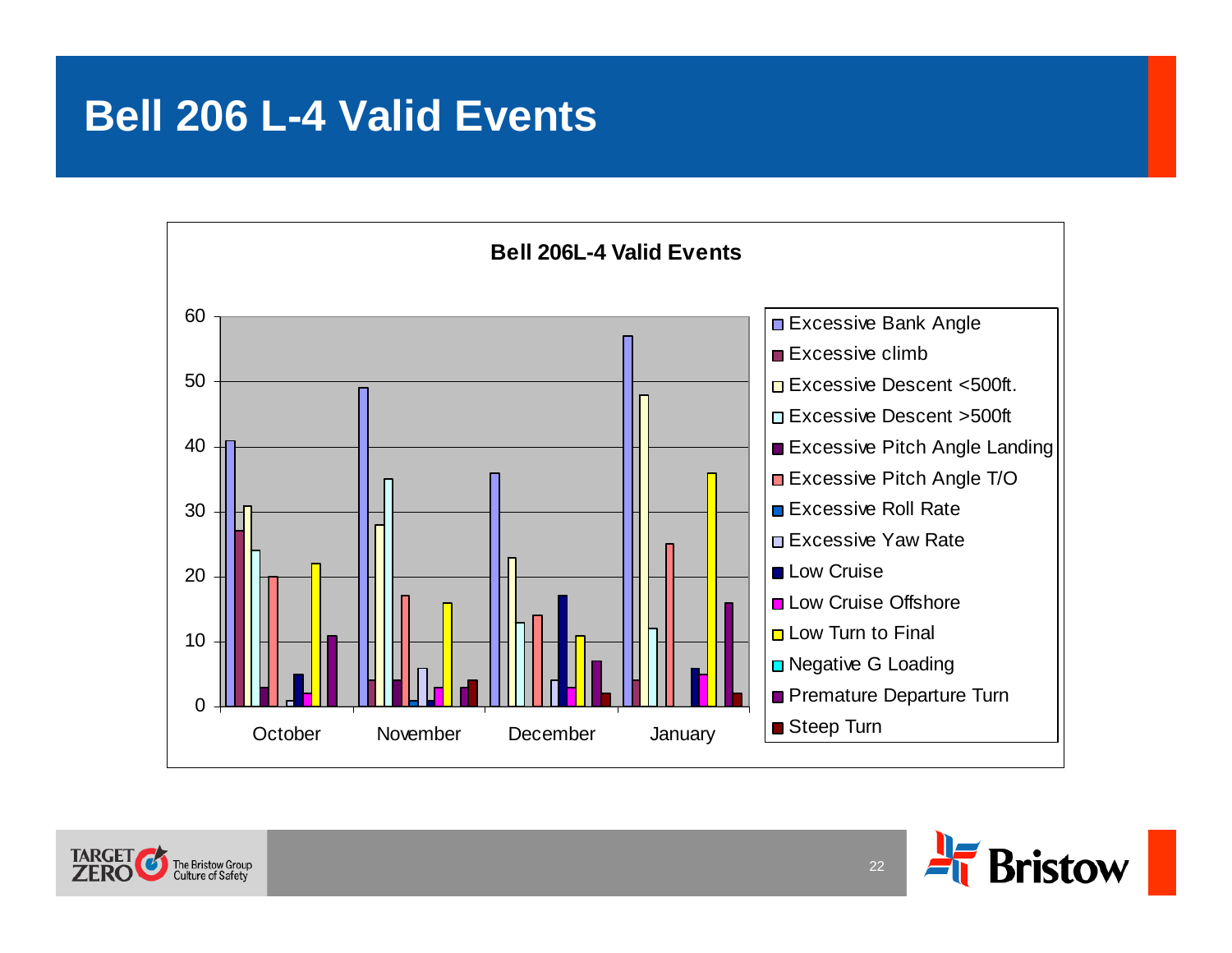#### **Bell 407 Valid Events**





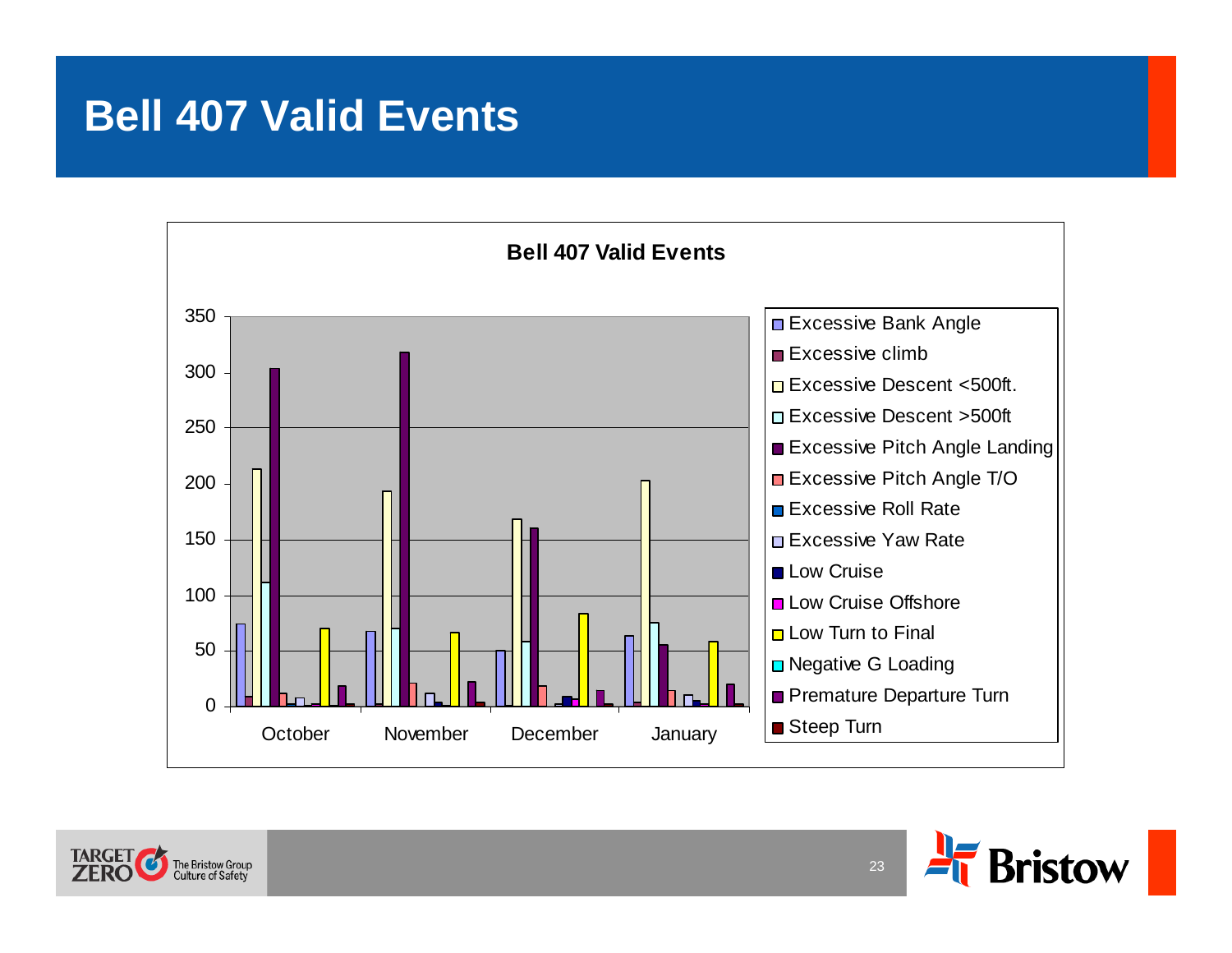#### **Landing Trend**





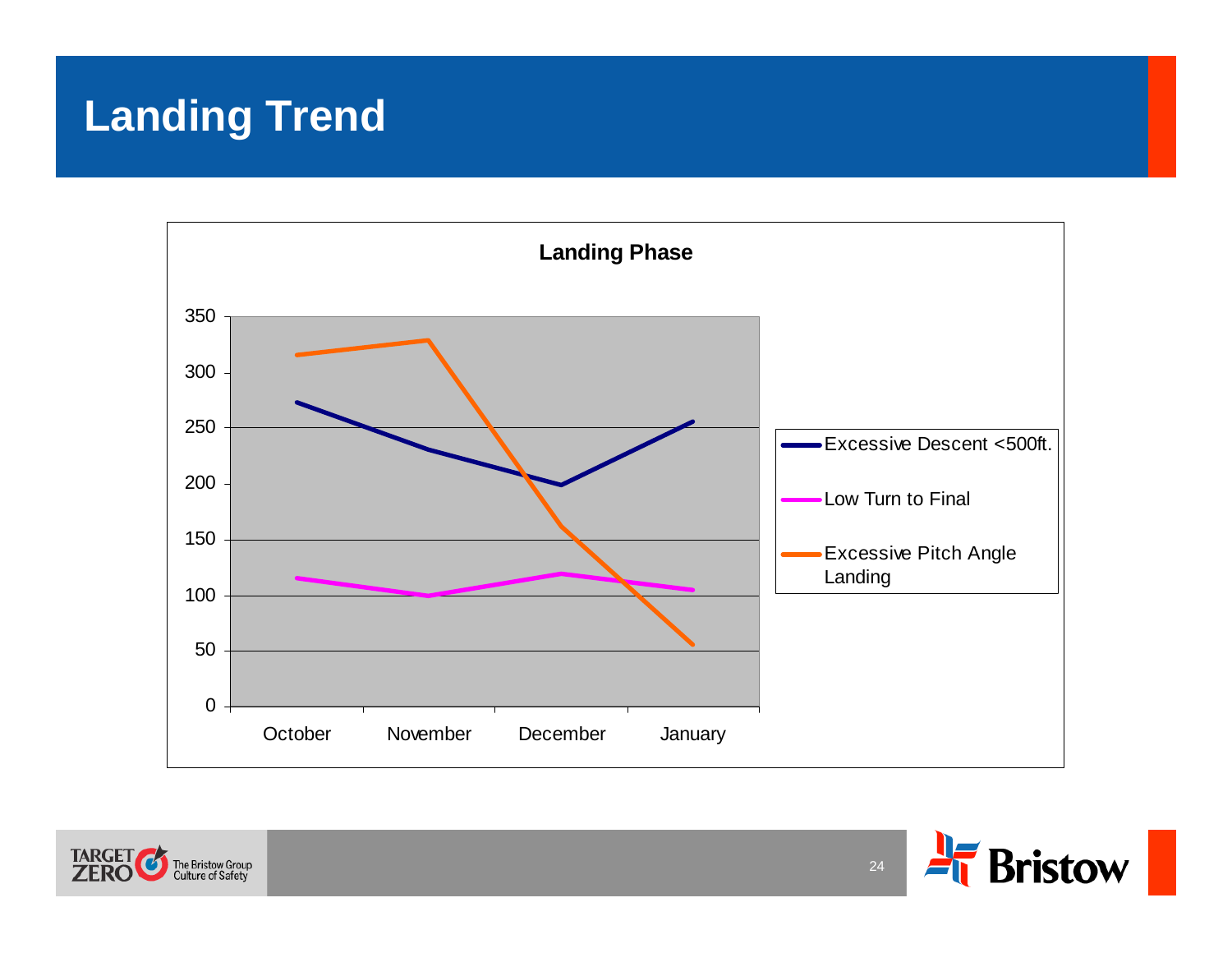#### **Departures Trend**





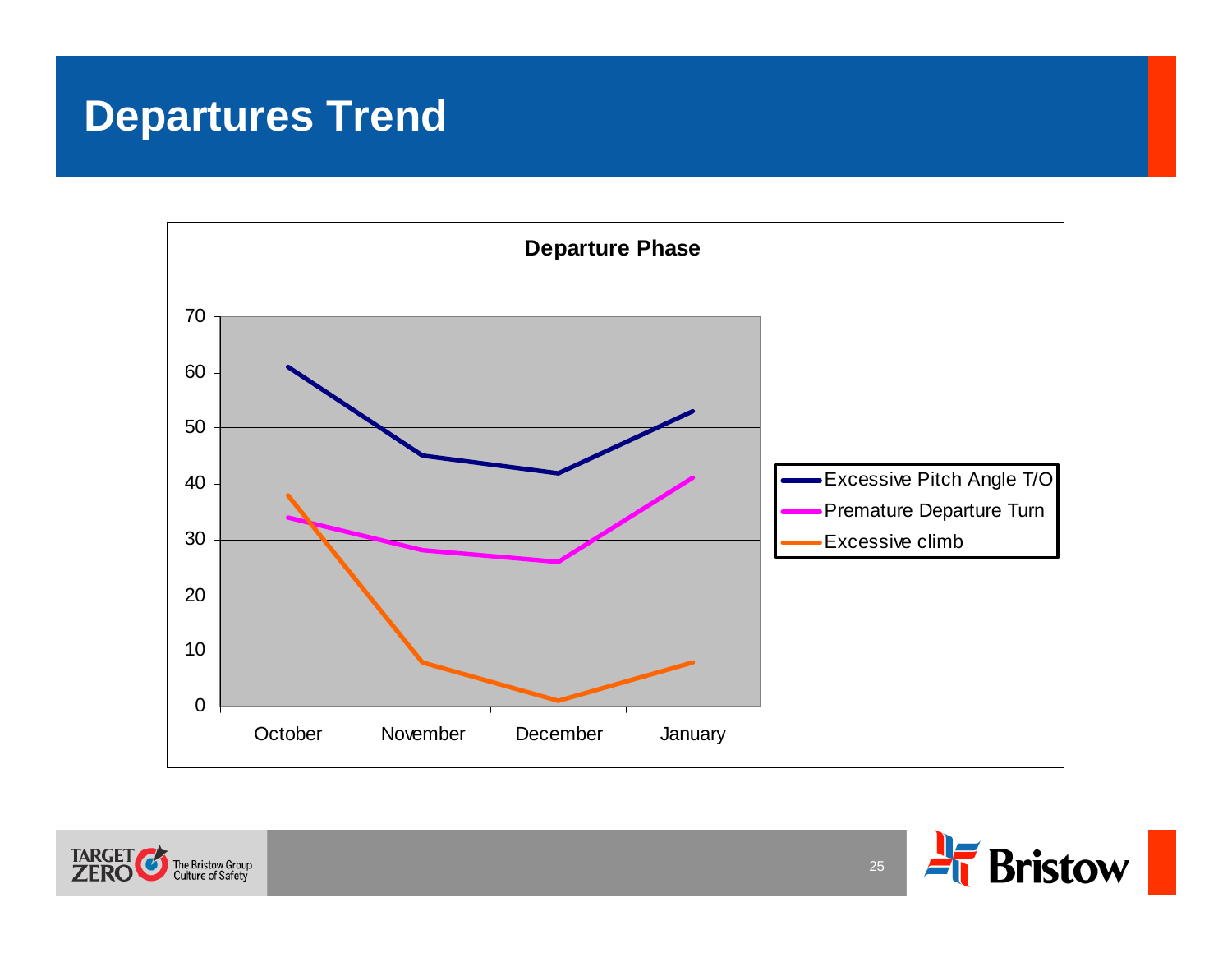#### **Vertical Speed Trend**



![](_page_25_Picture_2.jpeg)

![](_page_25_Picture_3.jpeg)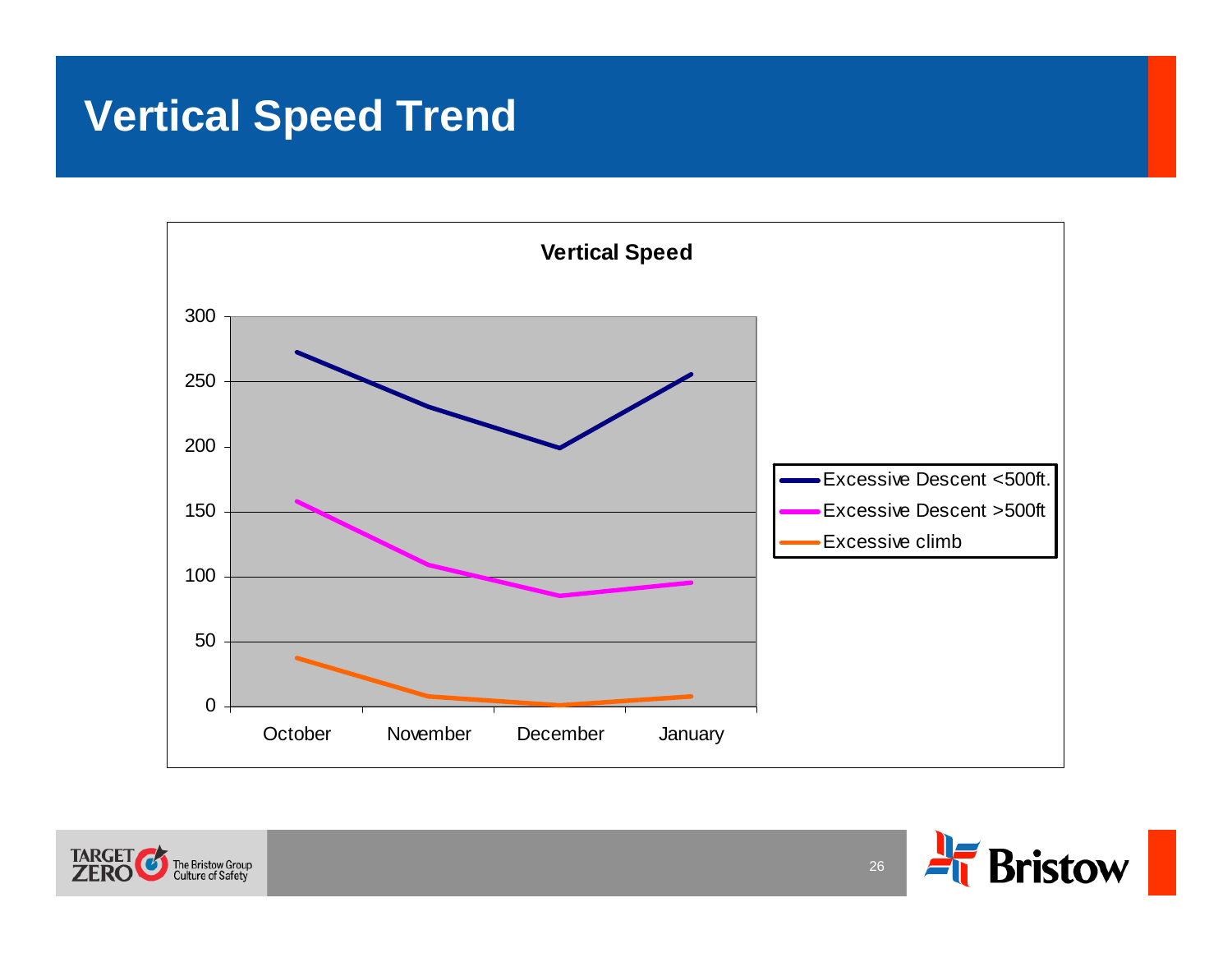#### **Attitude Trend**

![](_page_26_Figure_1.jpeg)

![](_page_26_Picture_2.jpeg)

![](_page_26_Picture_3.jpeg)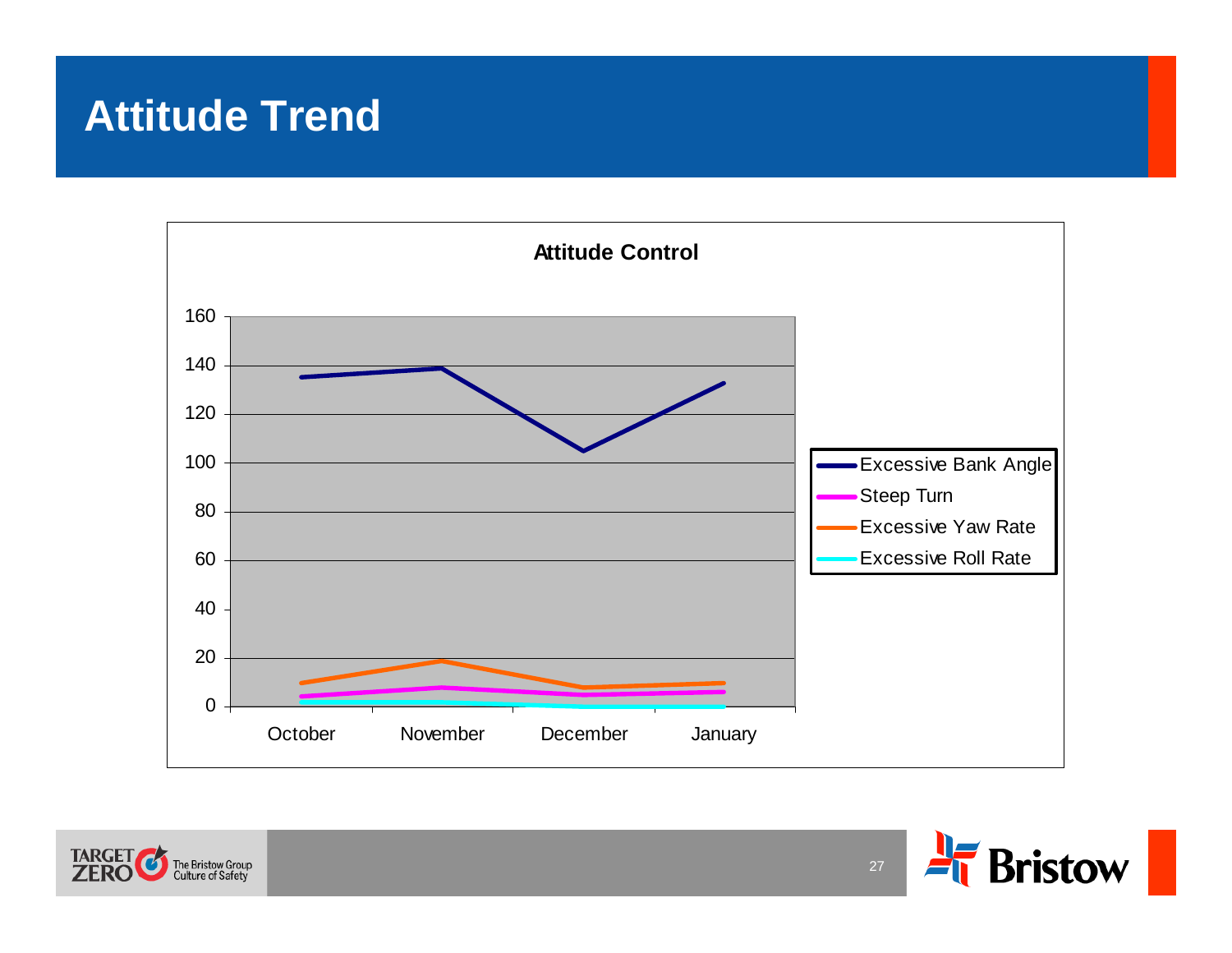#### **Altitude Trend**

![](_page_27_Figure_1.jpeg)

![](_page_27_Picture_2.jpeg)

![](_page_27_Picture_3.jpeg)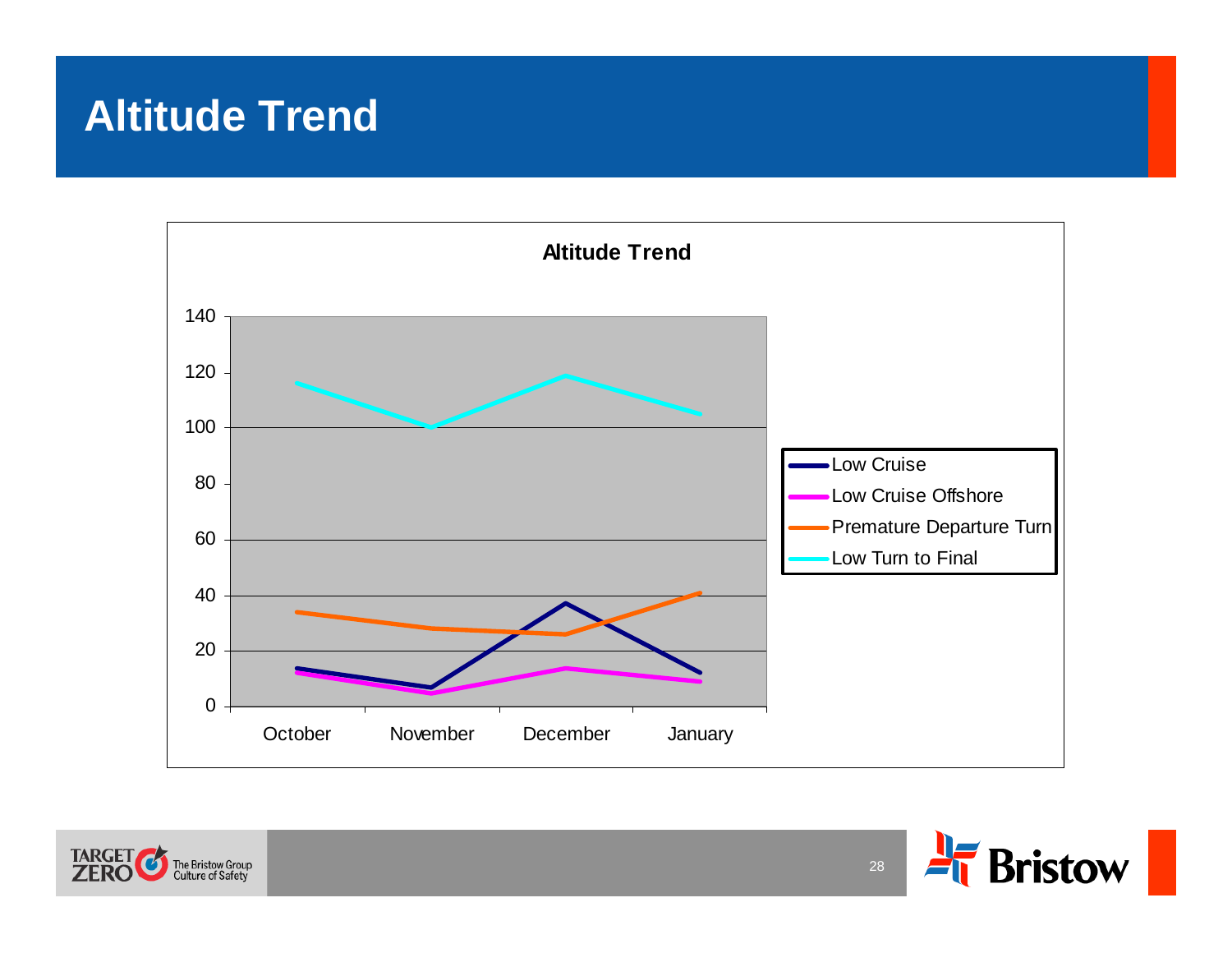#### **Valid Events by Seniority**

![](_page_28_Figure_1.jpeg)

![](_page_28_Picture_2.jpeg)

![](_page_28_Picture_3.jpeg)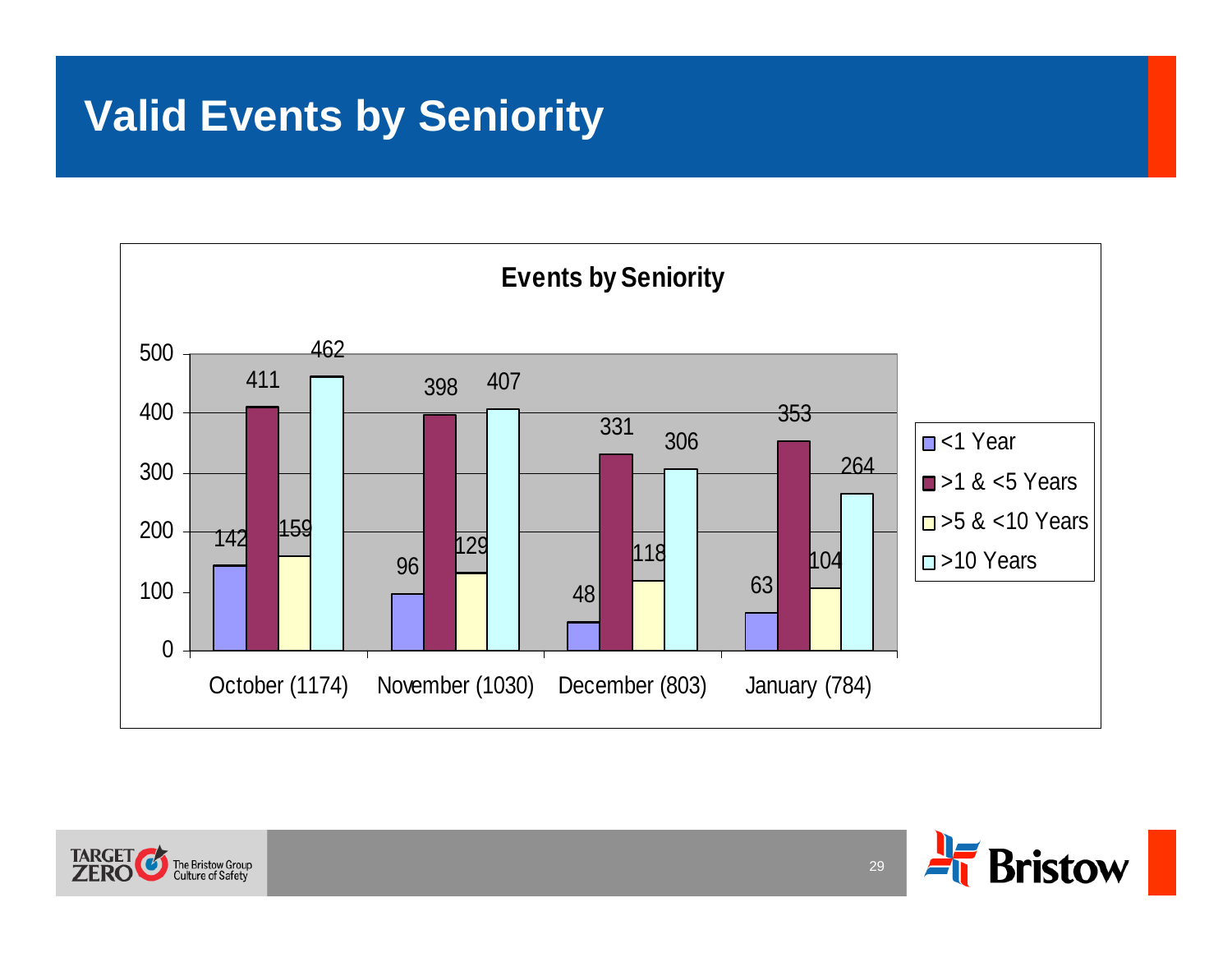#### **Pilot with Valid Events by Seniority**

![](_page_29_Figure_1.jpeg)

![](_page_29_Picture_2.jpeg)

![](_page_29_Picture_3.jpeg)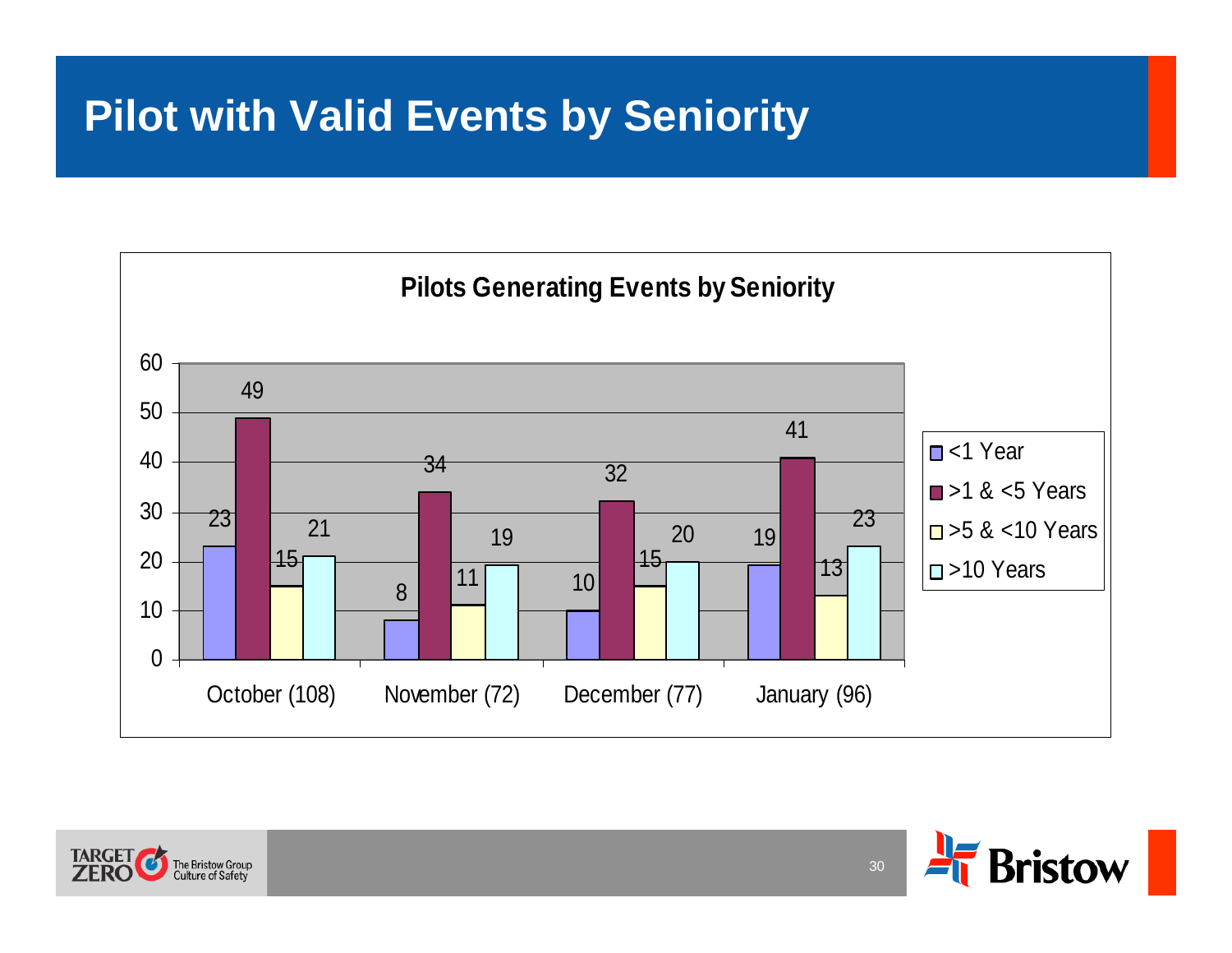### **Fall/Winter Trend**

![](_page_30_Figure_1.jpeg)

![](_page_30_Picture_2.jpeg)

![](_page_30_Picture_3.jpeg)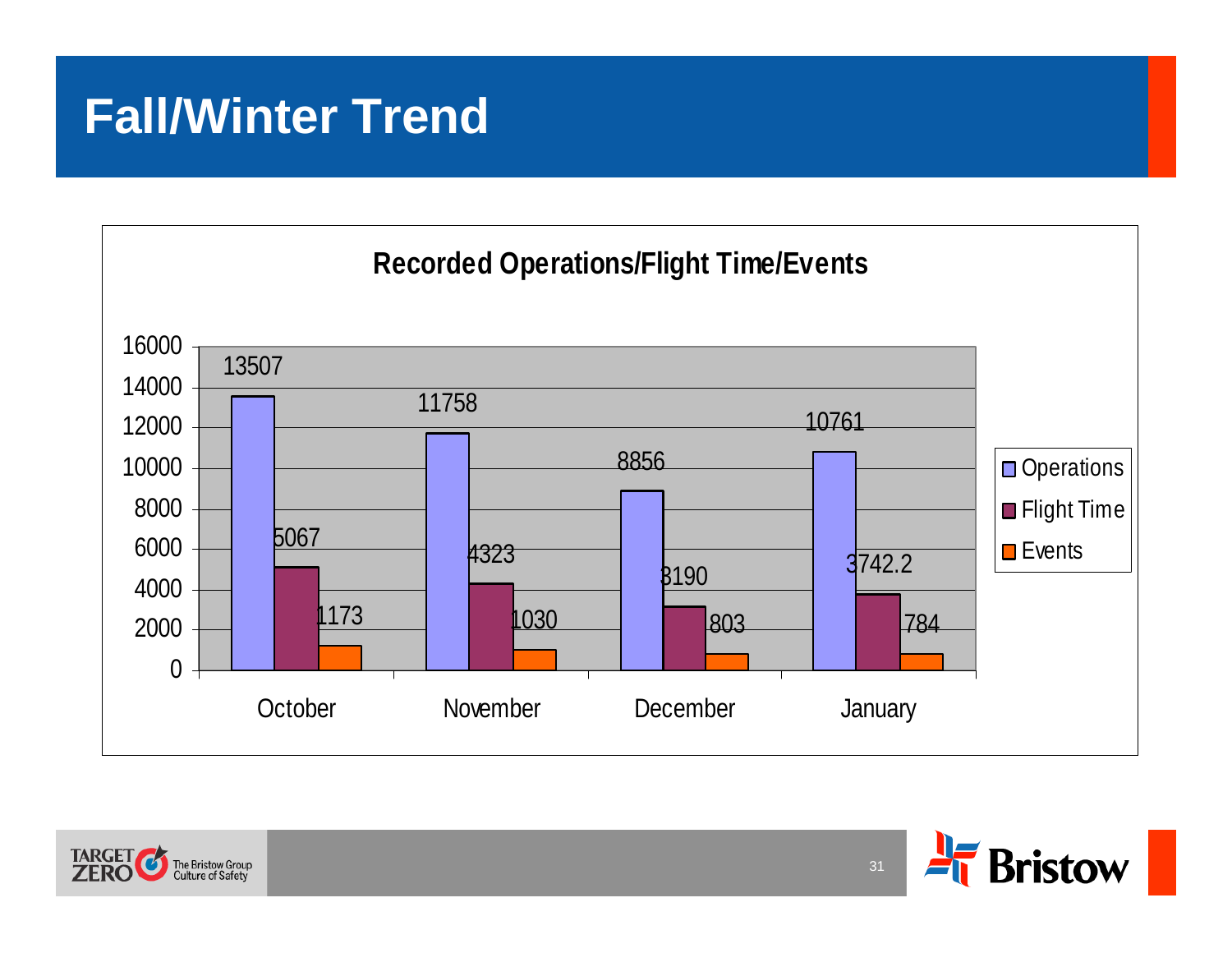# **HOMP Benefits**

- $\bullet$ • Trending of data helps our flight standards department to set priorities in initial and recurrent training.
- $\bullet$ • Oversight helps to increase our pilots situational awareness and to minimize complacency.
- Pilots talk about their HOMP events and others naturally learn from those experiences and increase awareness.

![](_page_31_Picture_4.jpeg)

![](_page_31_Picture_5.jpeg)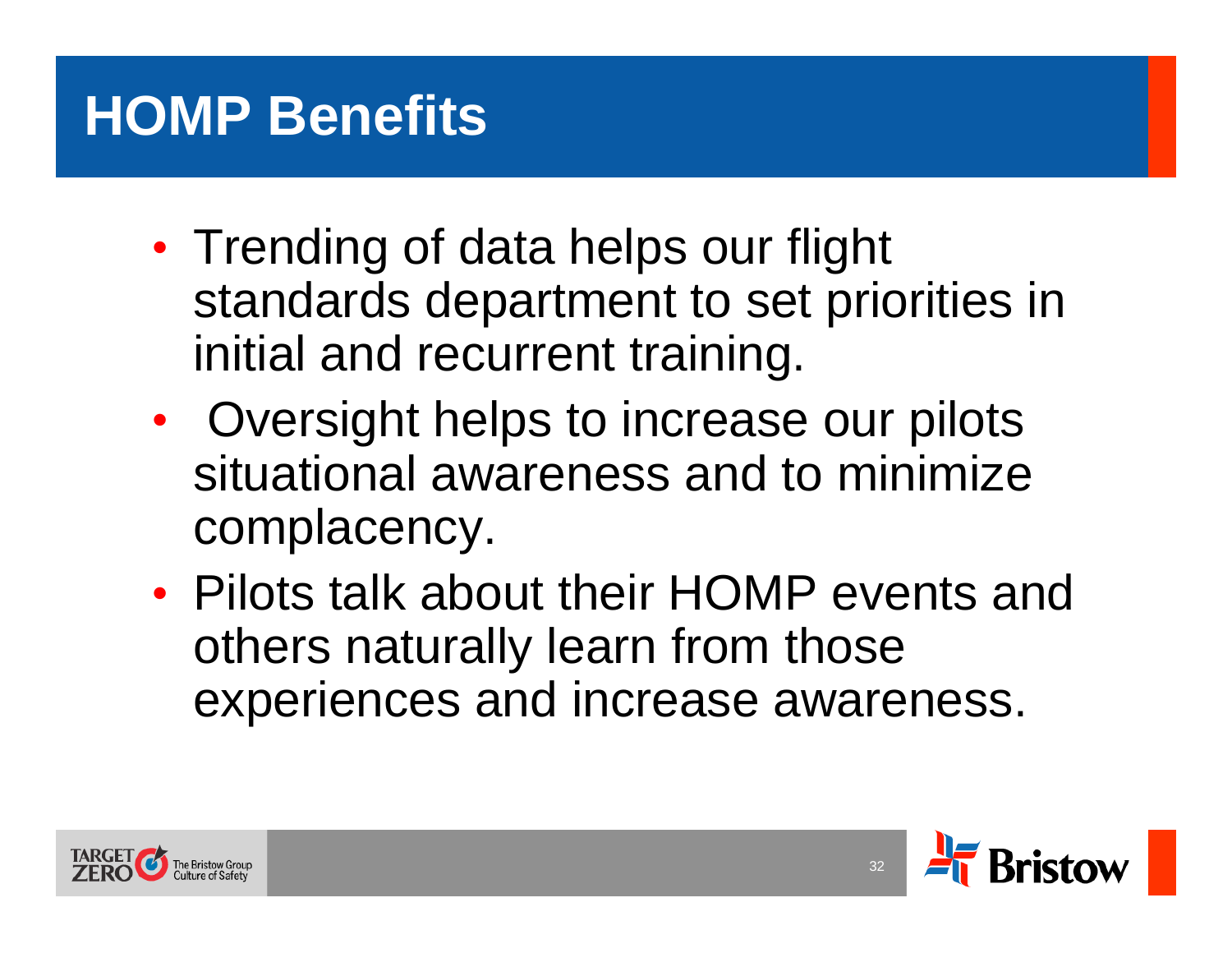### **Looking Forward**

- $\bullet$ • Appareo ALERTS Phase 2 is in final development and will enhance the effectiveness of HOMP for our small aircraft fleet.
- $\bullet$  FlightScape Insight has been selected to provide Flight Data Management for our Sikorsky S76 and S92 fleet. Training and Implementation is to begin in March 2009.

![](_page_32_Picture_3.jpeg)

![](_page_32_Picture_4.jpeg)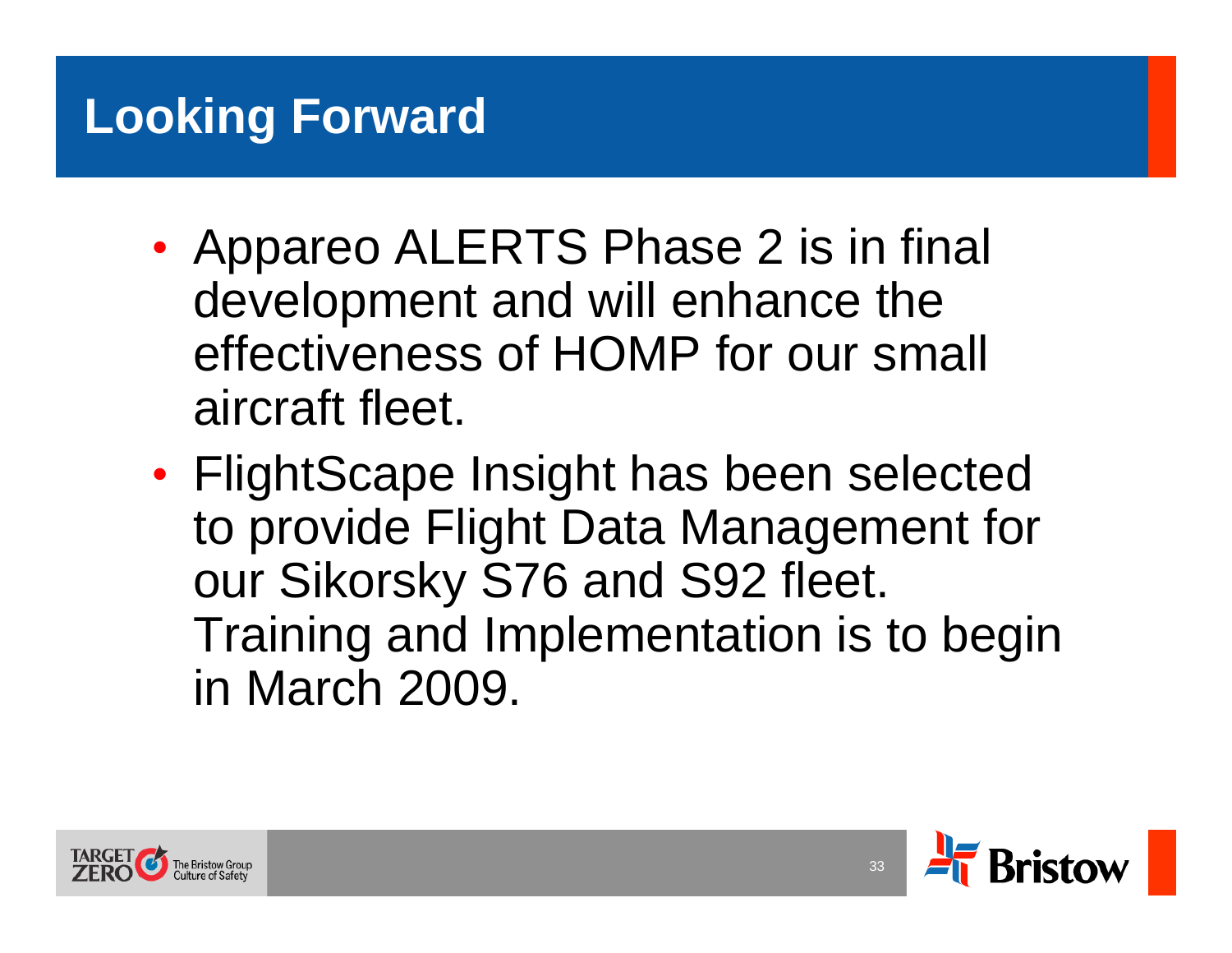# **"TARGET ZERO"**

- $\bullet$  **A Bristow Group global safety initiative and vision that strives to achieve:**
	- **Zero Accidents**
	- **Zero Harm to People**
	- **Zero Harm to the Environment**
- $\bullet$ • The Helicopter Operations Monitoring Program is but one part of that culture.

![](_page_33_Picture_6.jpeg)

![](_page_33_Picture_7.jpeg)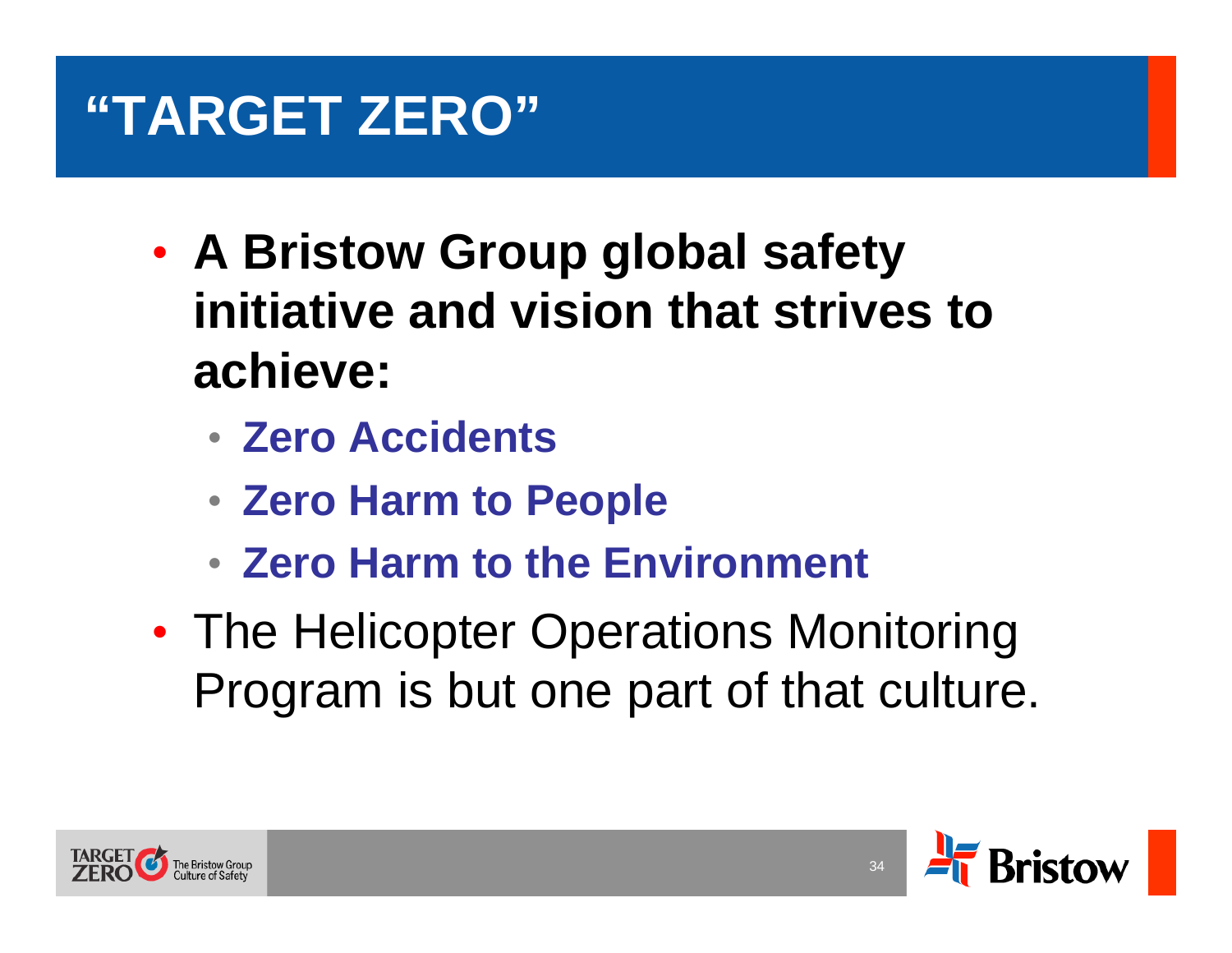### **"TARGET ZERO"**

![](_page_34_Figure_1.jpeg)